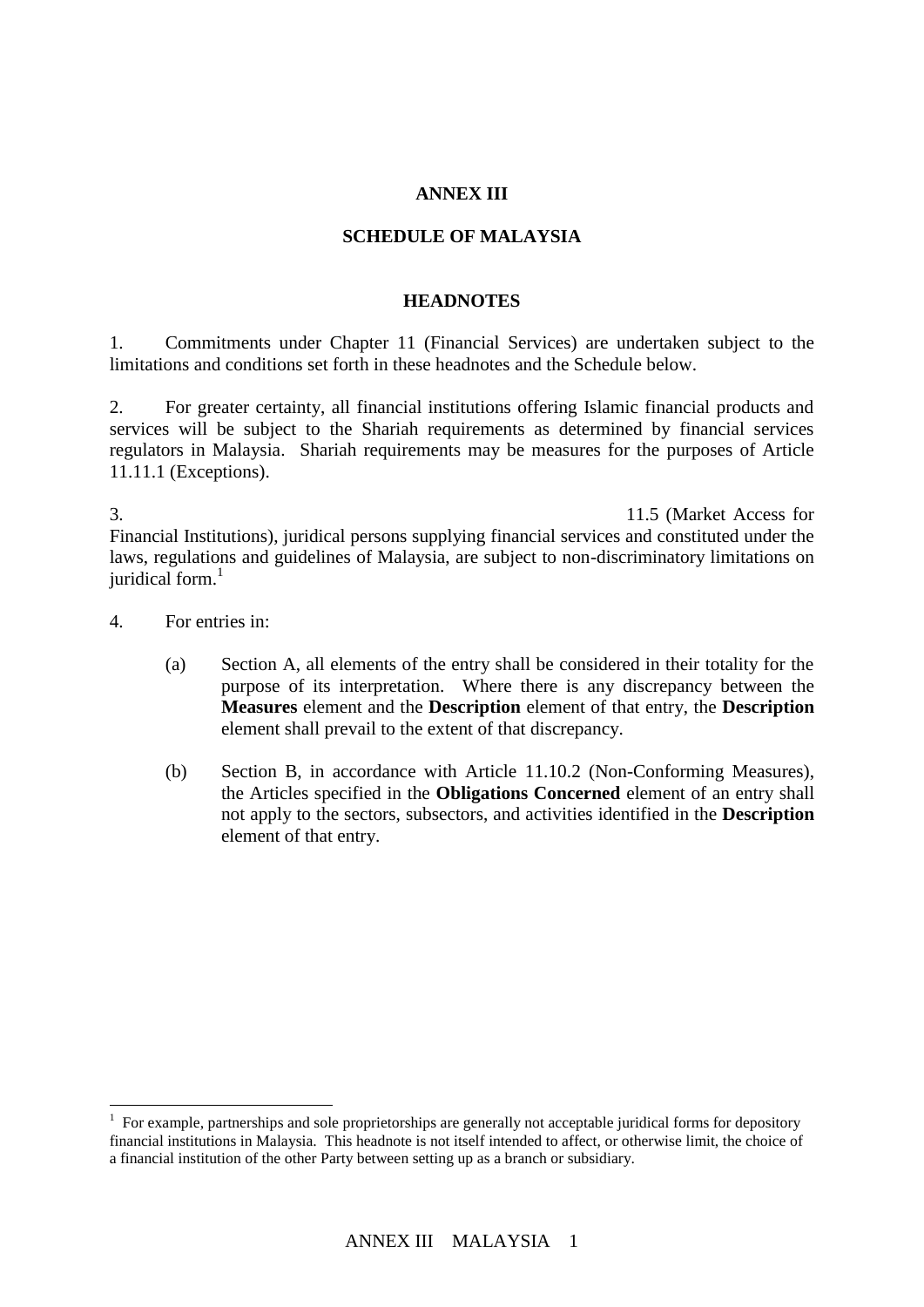### **ANNEX III**

## **Section A**

| Sector:                       | <b>Financial Services</b>                                                                                                                                                                                                                      |                                                                                                                                                                                                                                                                                                                                                                                                                                                               |  |
|-------------------------------|------------------------------------------------------------------------------------------------------------------------------------------------------------------------------------------------------------------------------------------------|---------------------------------------------------------------------------------------------------------------------------------------------------------------------------------------------------------------------------------------------------------------------------------------------------------------------------------------------------------------------------------------------------------------------------------------------------------------|--|
| <b>Sub-Sector:</b>            | All                                                                                                                                                                                                                                            |                                                                                                                                                                                                                                                                                                                                                                                                                                                               |  |
| <b>Obligations Concerned:</b> |                                                                                                                                                                                                                                                | Market Access for Financial Institutions (Article 11.5)                                                                                                                                                                                                                                                                                                                                                                                                       |  |
| <b>Level of Government:</b>   | Central                                                                                                                                                                                                                                        |                                                                                                                                                                                                                                                                                                                                                                                                                                                               |  |
| <b>Measures:</b>              | <b>Financial Services Act 2013</b><br>Retakaful Operator<br><b>Credit Card Guidelines</b><br><b>Licensing Handbook</b>                                                                                                                         | <b>Islamic Financial Services Act 2013</b><br><b>Money Services Business Act 2011</b><br>Guidelines on International Islamic Bank<br>Guidelines on Establishment of International Takaful Operator<br>Guideline on Electronic Money<br>Guidelines on Application for Registration and Operation of<br>BNM Press Statement (Ref. 06/10/10) dated 25 June 2010<br><b>Requirements for Operating Remittance Service</b><br>Capital Markets and Services Act 2007 |  |
| Description:                  | Financial institutions supplying financial services in the territory of<br>Malaysia must be constituted as locally-incorporated companies<br>under the laws of Malaysia.<br>This requirement is not applicable to persons solely carrying out: |                                                                                                                                                                                                                                                                                                                                                                                                                                                               |  |
|                               | (a)                                                                                                                                                                                                                                            | reinsurance or retakaful business;                                                                                                                                                                                                                                                                                                                                                                                                                            |  |
|                               | (b)                                                                                                                                                                                                                                            | Islamic banking business in international currencies<br>other than ringgit;                                                                                                                                                                                                                                                                                                                                                                                   |  |
|                               | (c)                                                                                                                                                                                                                                            | takaful business in international currencies other<br>than ringgit; and                                                                                                                                                                                                                                                                                                                                                                                       |  |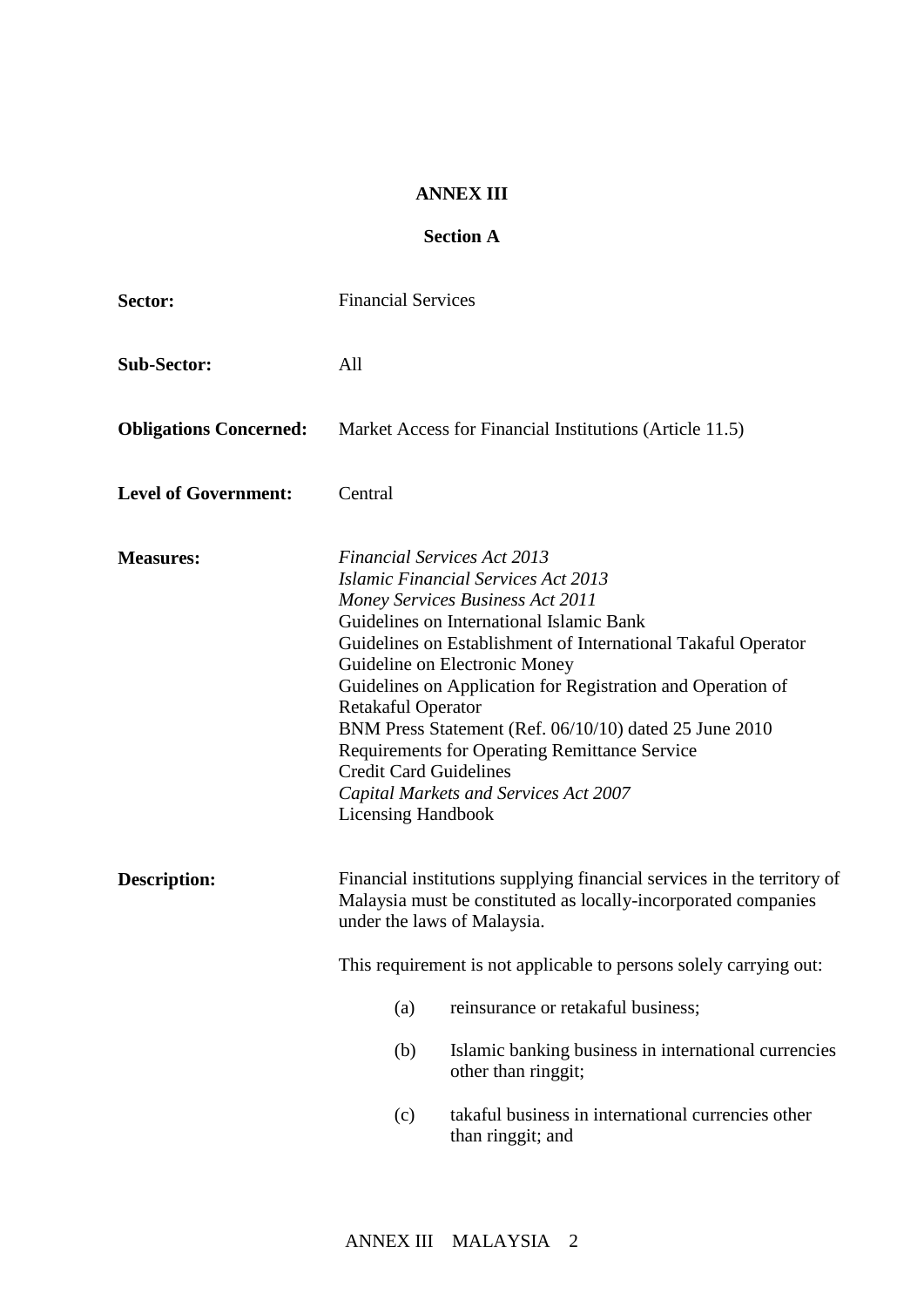(d) maritime and aviation loss adjusting business.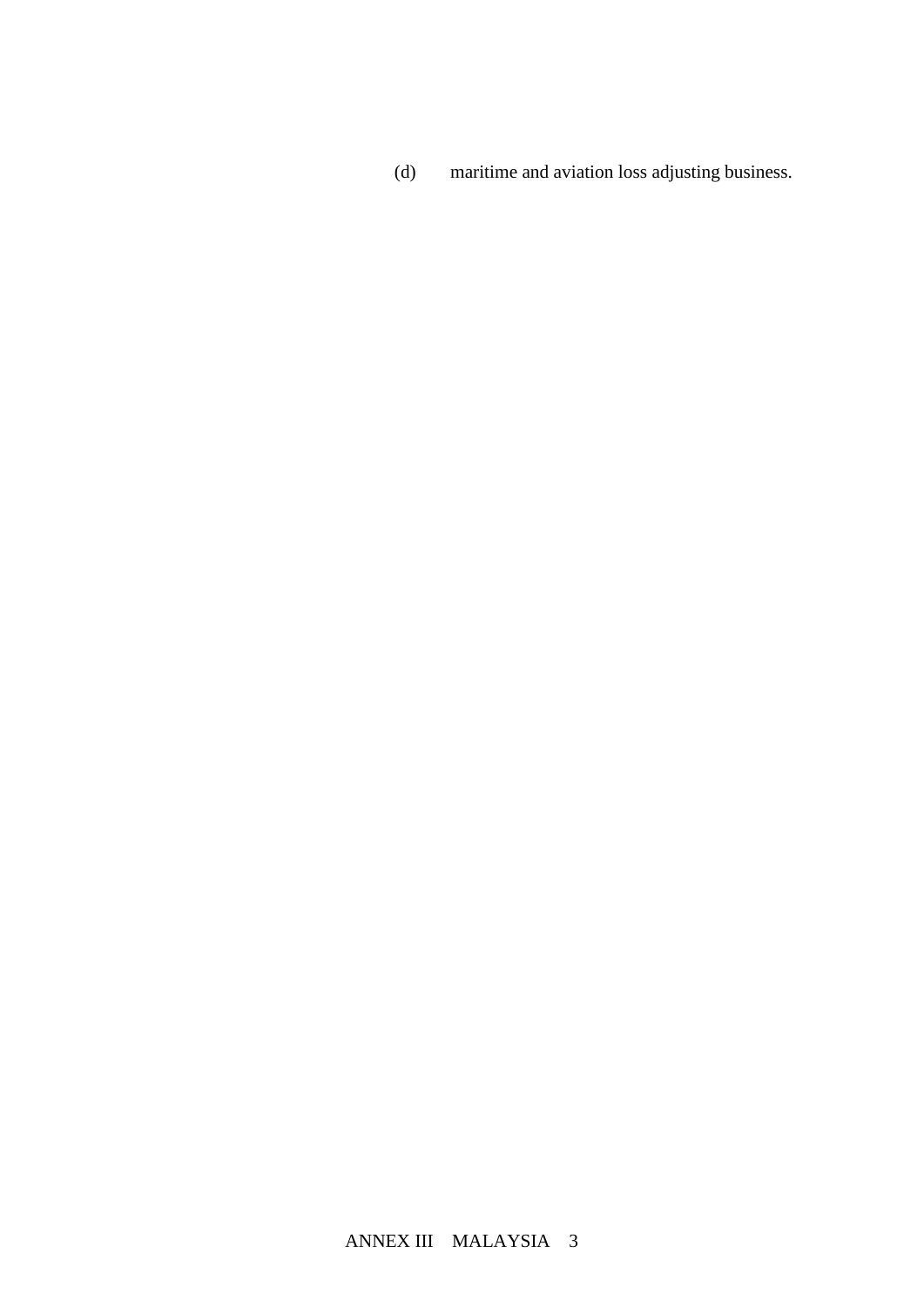| <b>Sector:</b>                | <b>Financial Services</b>                                                                                                                                                                                                                                                                   |
|-------------------------------|---------------------------------------------------------------------------------------------------------------------------------------------------------------------------------------------------------------------------------------------------------------------------------------------|
| <b>Sub-Sector:</b>            | All                                                                                                                                                                                                                                                                                         |
| <b>Obligations Concerned:</b> | Most-Favoured-Nation Treatment (Article 11.4)<br>Cross-Border Trade (Article 11.6)                                                                                                                                                                                                          |
| <b>Level of Government:</b>   | Central                                                                                                                                                                                                                                                                                     |
| <b>Measures:</b>              | <b>Financial Services Act 2013</b><br><b>Islamic Financial Services Act 2013</b><br>Guidelines on Outsourcing of Banking Operations<br>Guidelines on Outsourcing of Islamic Banking Operations<br>Guidelines on Outsourcing for Insurers<br>Guidelines on Outsourcing for Takaful Operators |
| <b>Description:</b>           | Approval for licensed banking institutions and insurance companies<br>or takaful operators in Malaysia to outsource any of their activities<br>abroad is subject to reciprocal treatment <sup>2</sup><br>country.                                                                           |

<sup>&</sup>lt;sup>2</sup> A licensed foreign financial institution from any country that allows Malaysian-owned financial institutions operating in its country to outsource their activities abroad (under the same conditions as the country allows a domestic financial institution) will be allowed to outsource their activities abroad, subject to complying with other relevant requirements established by Bank Negara Malaysia. If such country has entered into a Free Trade Agreement with Malaysia and the country has undertaken an obligation to provide national treatment in relation to outsourcing by financial institutions, that fact shall be a positive factor in the consideration of such financial n to outsource abroad.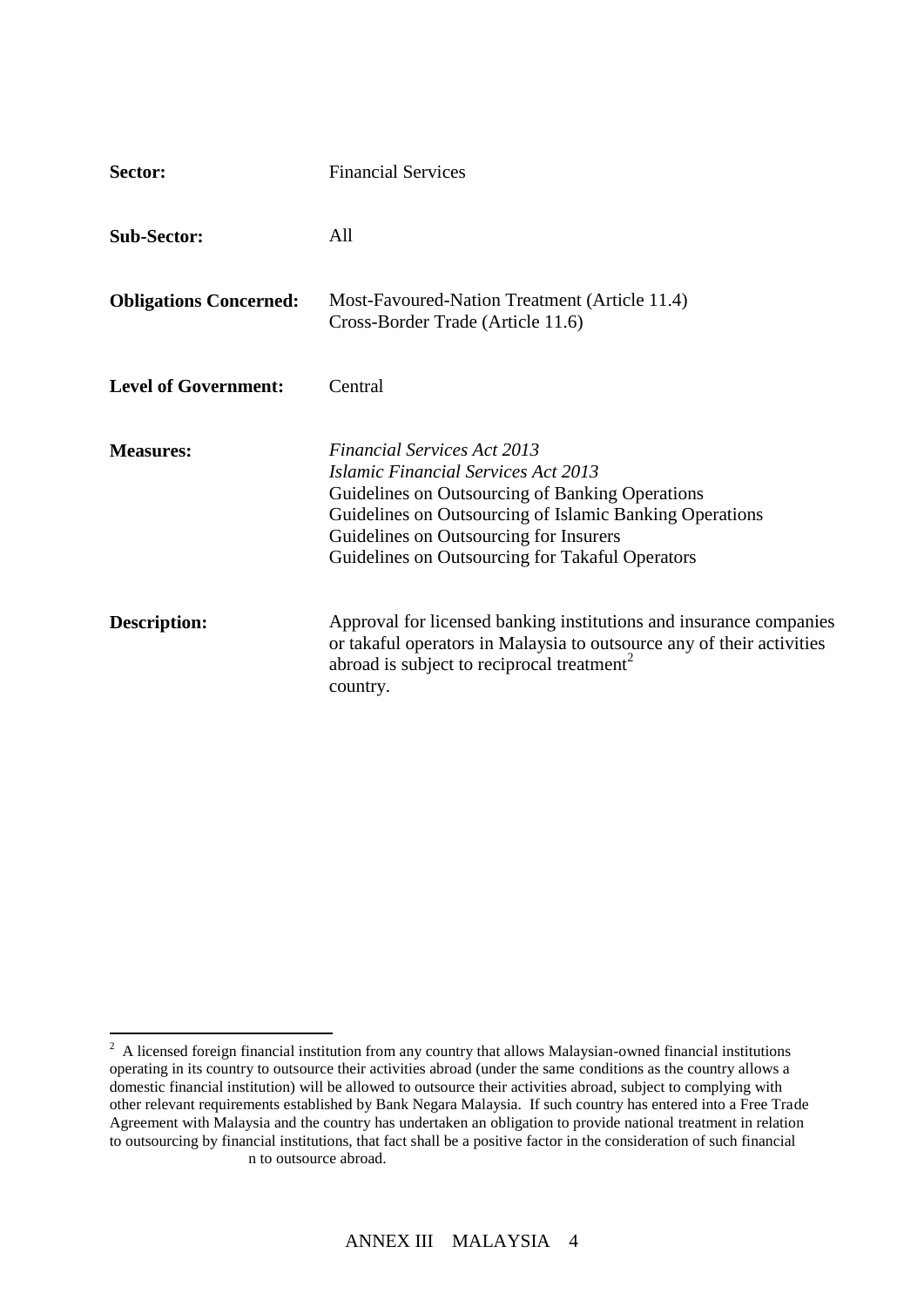| Sector:                       | <b>Financial Services</b>                                                                                                                   |
|-------------------------------|---------------------------------------------------------------------------------------------------------------------------------------------|
| <b>Sub-Sector:</b>            | All                                                                                                                                         |
| <b>Obligations Concerned:</b> | Senior Management and Boards of Directors (Article 11.9)                                                                                    |
| <b>Level of Government:</b>   | Central                                                                                                                                     |
| <b>Measures:</b>              | Section 122 of the Companies Act 1965                                                                                                       |
| Description:                  | At least two directors of a company incorporated in Malaysia<br>must be ordinarily resident or have principal residence within<br>Malaysia. |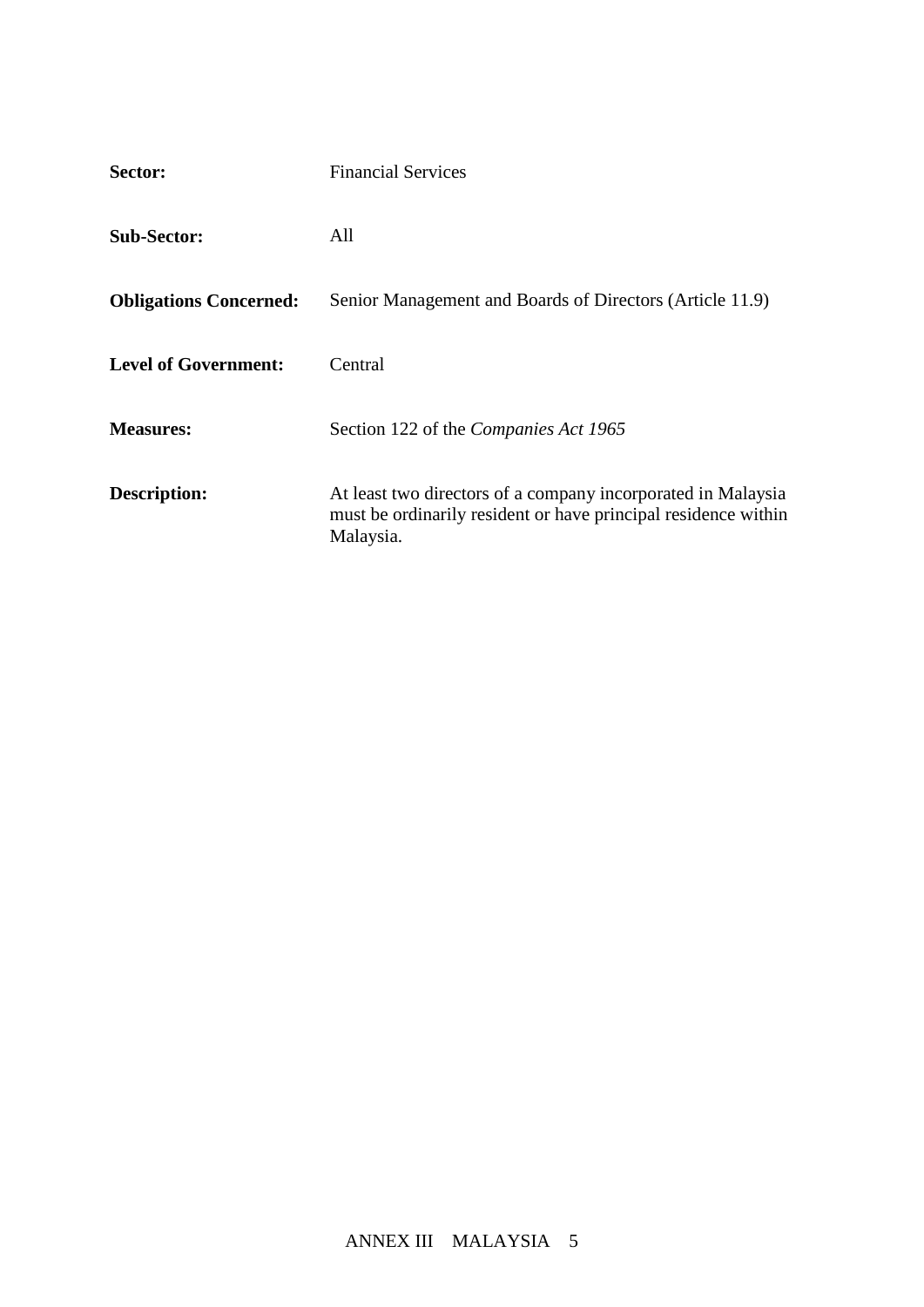| Sector:                       | <b>Financial Services</b>                                                                                                                                                                                                                                                                                                                                                                                                                                                                    |                                                                                                                                                                                     |  |
|-------------------------------|----------------------------------------------------------------------------------------------------------------------------------------------------------------------------------------------------------------------------------------------------------------------------------------------------------------------------------------------------------------------------------------------------------------------------------------------------------------------------------------------|-------------------------------------------------------------------------------------------------------------------------------------------------------------------------------------|--|
| <b>Sub-Sector:</b>            | All                                                                                                                                                                                                                                                                                                                                                                                                                                                                                          |                                                                                                                                                                                     |  |
| <b>Obligations Concerned:</b> |                                                                                                                                                                                                                                                                                                                                                                                                                                                                                              | Market Access for Financial Institutions (Article 11.5)                                                                                                                             |  |
| <b>Level of Government:</b>   | Central                                                                                                                                                                                                                                                                                                                                                                                                                                                                                      |                                                                                                                                                                                     |  |
| <b>Measures:</b>              |                                                                                                                                                                                                                                                                                                                                                                                                                                                                                              | <b>Financial Services Act 2013</b><br><b>Islamic Financial Services Act 2013</b>                                                                                                    |  |
| <b>Description:</b>           | The carrying on of a licensed business or an approved business<br>regulated by Bank Negara Malaysia (the Bank) requires a licence<br>by the Minister of Finance or an approval by the Bank,<br>respectively. A licence or an approval will not be granted unless<br>the Minister of Finance or the Bank determines that the application<br>for licence or approval will be in the best interest of Malaysia. In<br>making a determination, the Minister and the Bank will have regard<br>to: |                                                                                                                                                                                     |  |
|                               | (a)                                                                                                                                                                                                                                                                                                                                                                                                                                                                                          | the effect of the investment on the level and nature<br>of economic activity in Malaysia, including the<br>effect on productivity, efficiency and quality of<br>financial services; |  |
|                               | (b)                                                                                                                                                                                                                                                                                                                                                                                                                                                                                          | the contribution towards enhancing international<br>trade and investment linkages between Malaysia and<br>other countries;                                                          |  |
|                               | (c)                                                                                                                                                                                                                                                                                                                                                                                                                                                                                          | the effect of the investment on the stability of the<br>financial system, including on conduct and<br>behaviours that could pose a risk to the financial<br>system; or              |  |
|                               | (d)                                                                                                                                                                                                                                                                                                                                                                                                                                                                                          | the degree and significance of participation of<br>Malaysians in the financial sector. <sup>3</sup>                                                                                 |  |

<sup>&</sup>lt;sup>3</sup> The key considerations will be that control of a significant share of domestically-owned financial institutions remains with Malaysians and that Malaysians continue to have an economically meaningful share of the financial sector.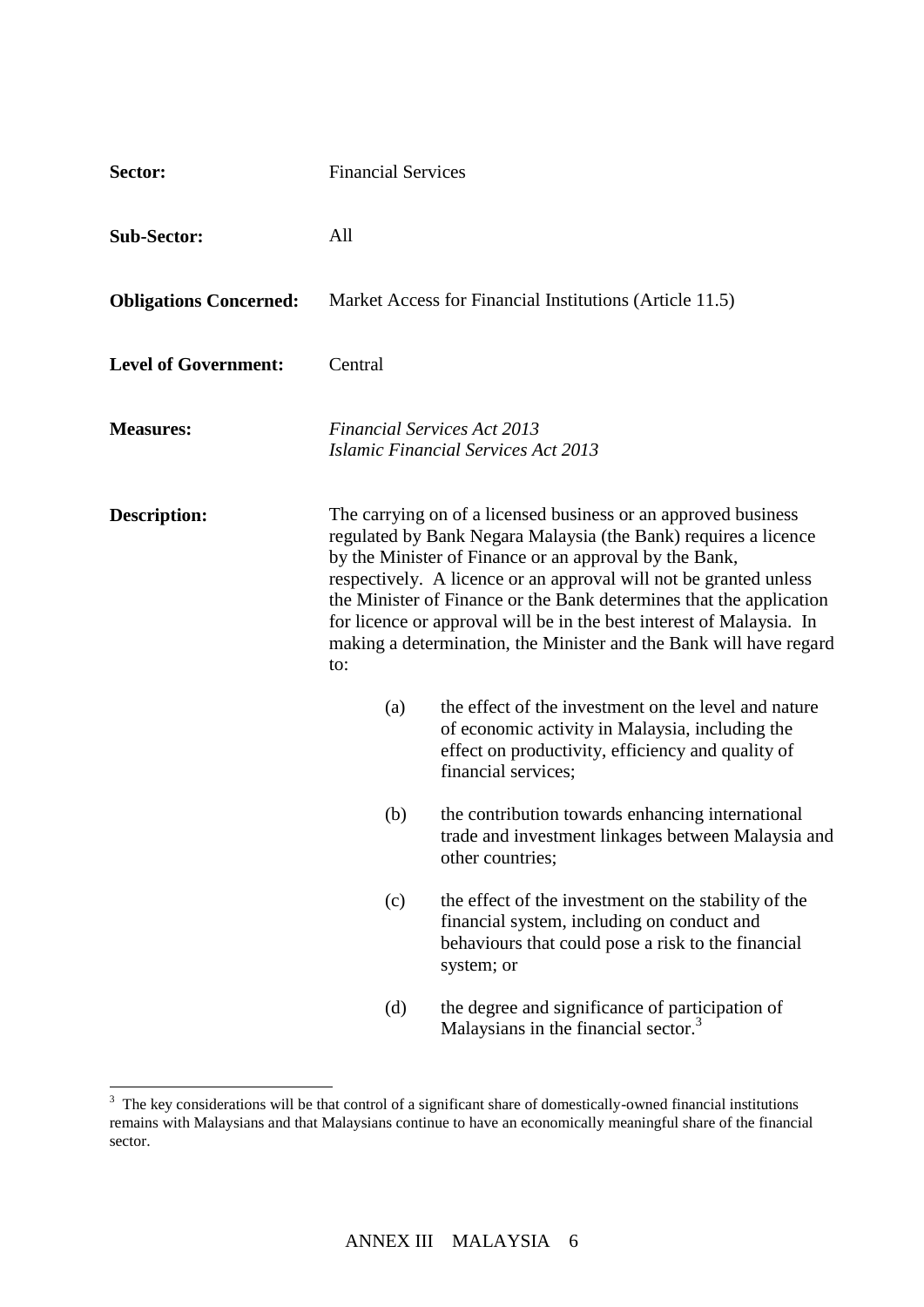In accordance with Article 11.13 (Transparency and Administration of Certain Measures):

- (i) the Bank shall make an administrative decision on a complete<sup>4</sup> application within 120 days, and shall promptly notify the applicant of the decision; and
- (ii) on the request of an unsuccessful applicant, the Bank shall, to the extent practicable, provide to the applicant the reasons as to why the application was not in the best interest of Malaysia.

 4 An application shall not be considered complete until all relevant hearings are held and all necessary information received. Where it is not practicable for a decision to be made within 120 days, the Bank shall notify the applicant without undue delay and shall endeavour to make the decision within a reasonable time thereafter.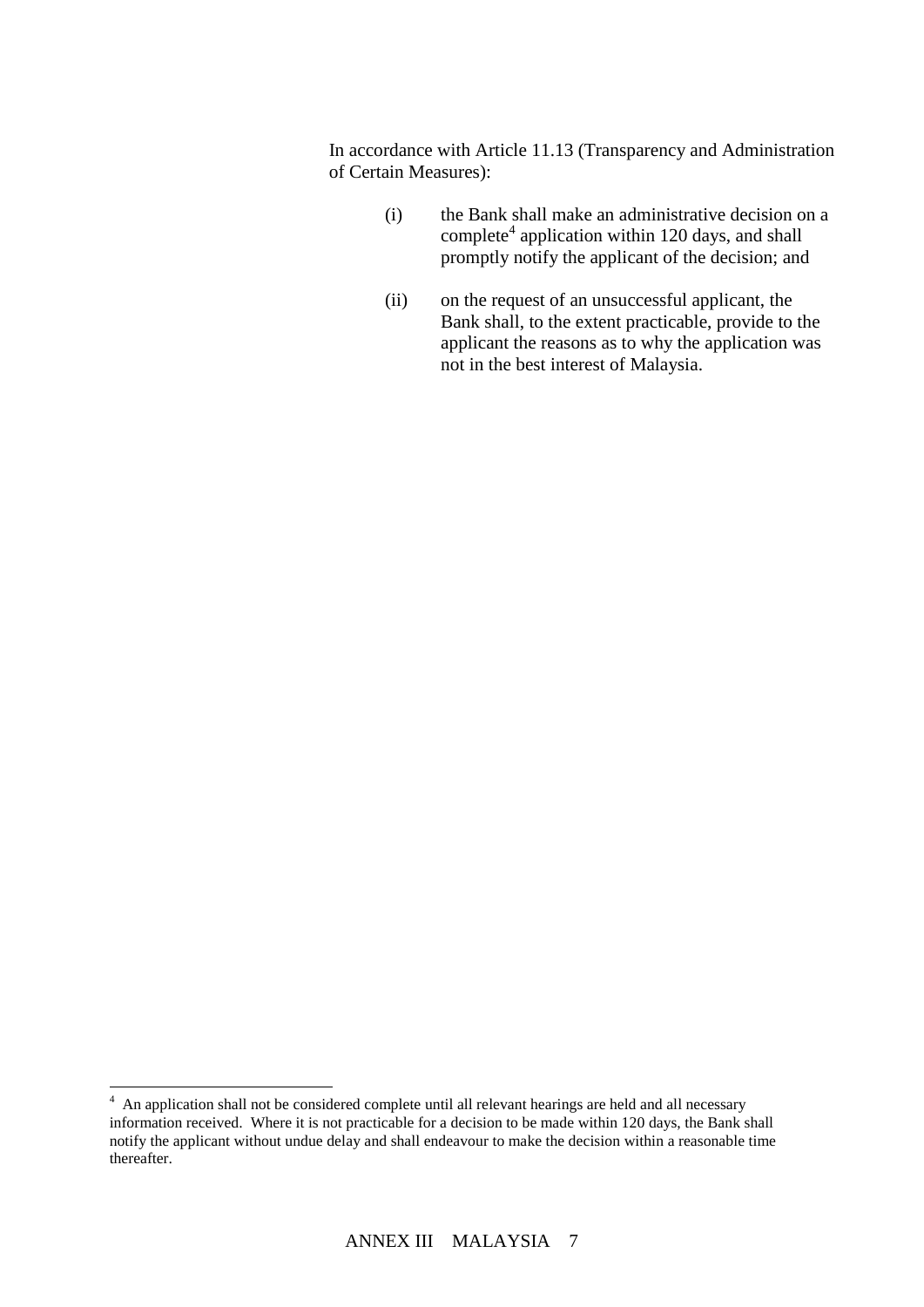| Sector:                       | <b>Financial Services</b>                                                               |
|-------------------------------|-----------------------------------------------------------------------------------------|
| <b>Sub-Sector:</b>            | All                                                                                     |
| <b>Obligations Concerned:</b> | National Treatment (Article 11.3)                                                       |
| <b>Level of Government:</b>   | Central                                                                                 |
| <b>Measures:</b>              | <b>Financial Services Act 2013</b><br><i><b>Islamic Financial Services Act 2013</b></i> |

**Description:**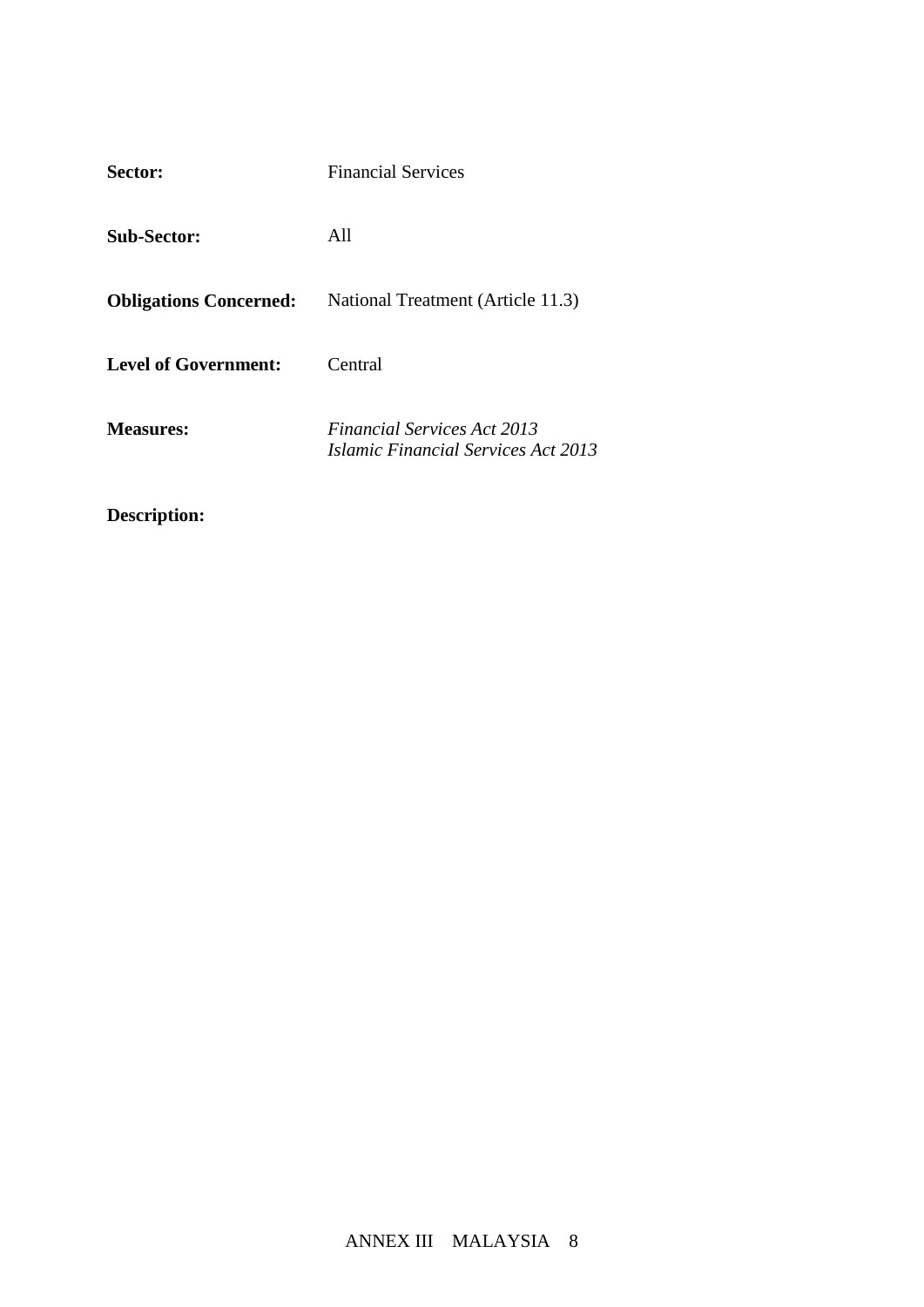- (i) the effect of the investment on the level and nature of economic activity in Malaysia, including the effect on productivity, efficiency and quality of financial services;
- (ii) the contribution towards enhancing international trade and investment linkages between Malaysia and other countries;
- (iii) the effect of the investment on the stability of the financial system, including on conduct and behaviours that could pose a risk to the financial system; or
- (iv) the degree and significance of participation of Malaysians in the financial sector.<sup>6</sup>

3. In accordance with Article 11.13 (Transparency and Administration of Certain Measures):

- (a) the Bank shall make a decision on a complete<sup>7</sup> application within 120 days, and shall promptly notify the applicant of the decision; and
- (b) on the request of an unsuccessful applicant, the Bank shall, to the extent practicable, provide to the applicant the reasons as to why the application was not in the best interest of Malaysia.

 $\overline{a}$ 

<sup>&</sup>lt;sup>6</sup> The key considerations will be that control of a significant share of domestically-owned financial institutions remains with Malaysians and that Malaysians continue to have an economically meaningful share of the financial sector.

 $<sup>7</sup>$  An application shall not be considered complete until all relevant hearings are held and all necessary</sup> information received. Where it is not practicable for a decision to be made within 120 days, the Bank shall notify the applicant without undue delay and shall endeavour to make the decision within a reasonable time thereafter.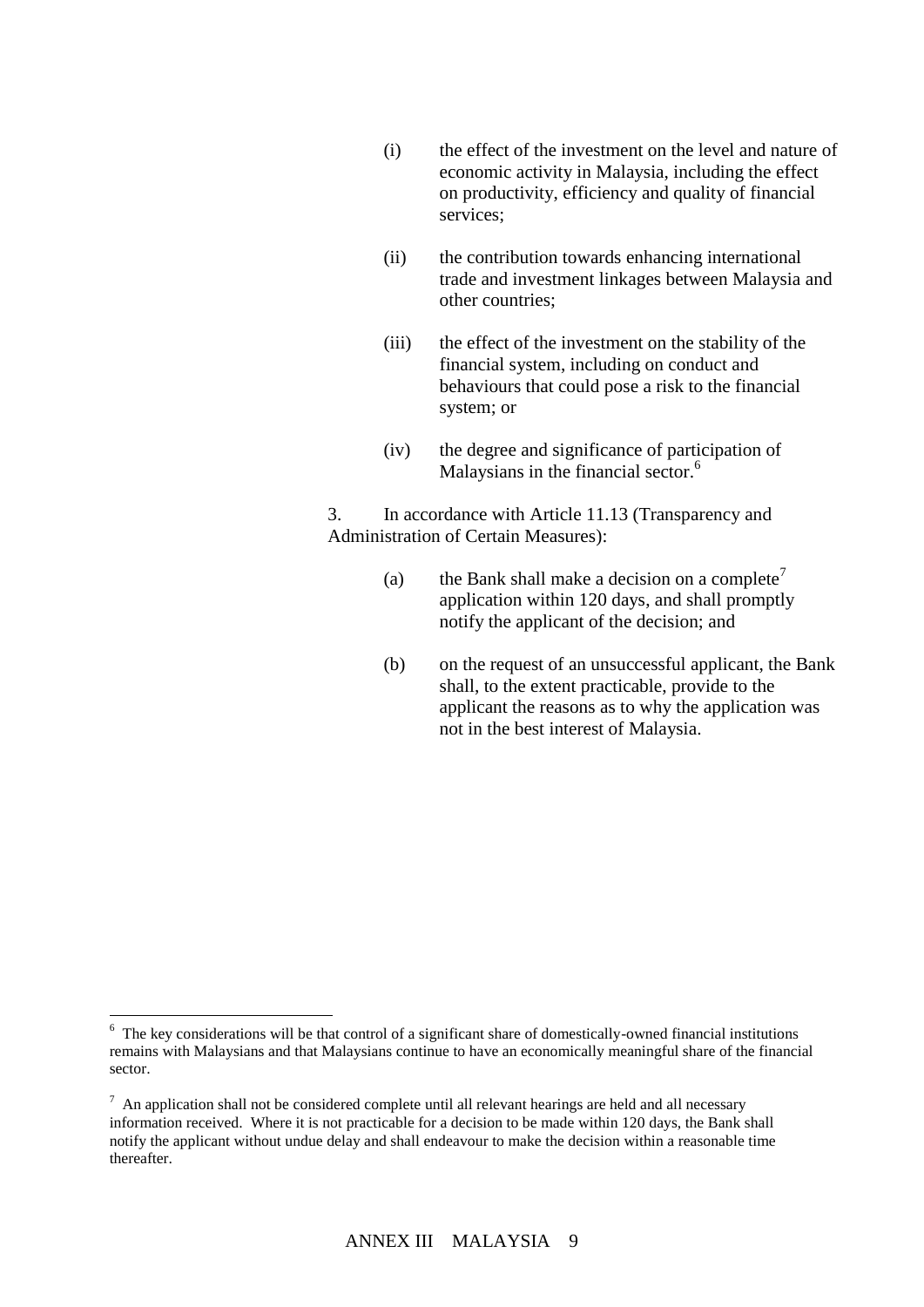| Sector:                       | <b>Financial Services</b>                                                                                                                                                                              |      |                                                                                                                                                                                                                                    |
|-------------------------------|--------------------------------------------------------------------------------------------------------------------------------------------------------------------------------------------------------|------|------------------------------------------------------------------------------------------------------------------------------------------------------------------------------------------------------------------------------------|
| <b>Sub-Sector:</b>            |                                                                                                                                                                                                        |      | Banking and other financial services (excluding insurance)                                                                                                                                                                         |
| <b>Obligations Concerned:</b> | National Treatment (Article 11.3)                                                                                                                                                                      |      | Most-Favoured-Nation Treatment (Article 11.4)<br>Market Access for Financial Institutions (Article 11.5)                                                                                                                           |
| <b>Level of Government:</b>   | Central                                                                                                                                                                                                |      |                                                                                                                                                                                                                                    |
| <b>Measures:</b>              | <b>Financial Services Act 2013</b><br><b>Islamic Financial Services Act 2013</b><br><b>Incorporated Foreign Banks</b>                                                                                  |      | Press statement Ref No: 08/11/06 dated 17 August 2011<br>Circular on Establishment of New Branches by Locally-                                                                                                                     |
| <b>Description:</b>           | In relation to the establishment, closure and relocation of<br>$\mathbf{1}$ .<br>offices <sup>8</sup> by locally incorporated foreign banks in Malaysia, the<br>following restrictions are applicable: |      |                                                                                                                                                                                                                                    |
|                               | (a)                                                                                                                                                                                                    |      | with effect from 29 December 2005, locally<br>incorporated foreign banks may only establish up to<br>eight new physical branches subject to a distribution<br>ratio of 1(market centre): 2(semi-urban): 1(non-<br>urban). However: |
|                               |                                                                                                                                                                                                        | (i)  | locally incorporated foreign banks are<br>permitted to retain the number of branches<br>established as at 29 December 2005;                                                                                                        |
|                               |                                                                                                                                                                                                        | (ii) | the distribution ratio is not applicable if the<br>locally incorporated foreign bank has less<br>than eight physical branches as of 17 August<br>2011.                                                                             |
|                               | (b)                                                                                                                                                                                                    |      | locally incorporated foreign banks may not establish<br>new off-premise electronic terminals.                                                                                                                                      |

<sup>&</sup>lt;sup>8</sup> Under section 2(1) of the *Financial Services Act 2013* refers to a place where or at which any business of any person is carried out, including the head office in Malaysia, or any other office, a branch, an agency, a mobile place of business, a place of business set up and maintained for a limited period only, or an electronic terminal.

 $\overline{a}$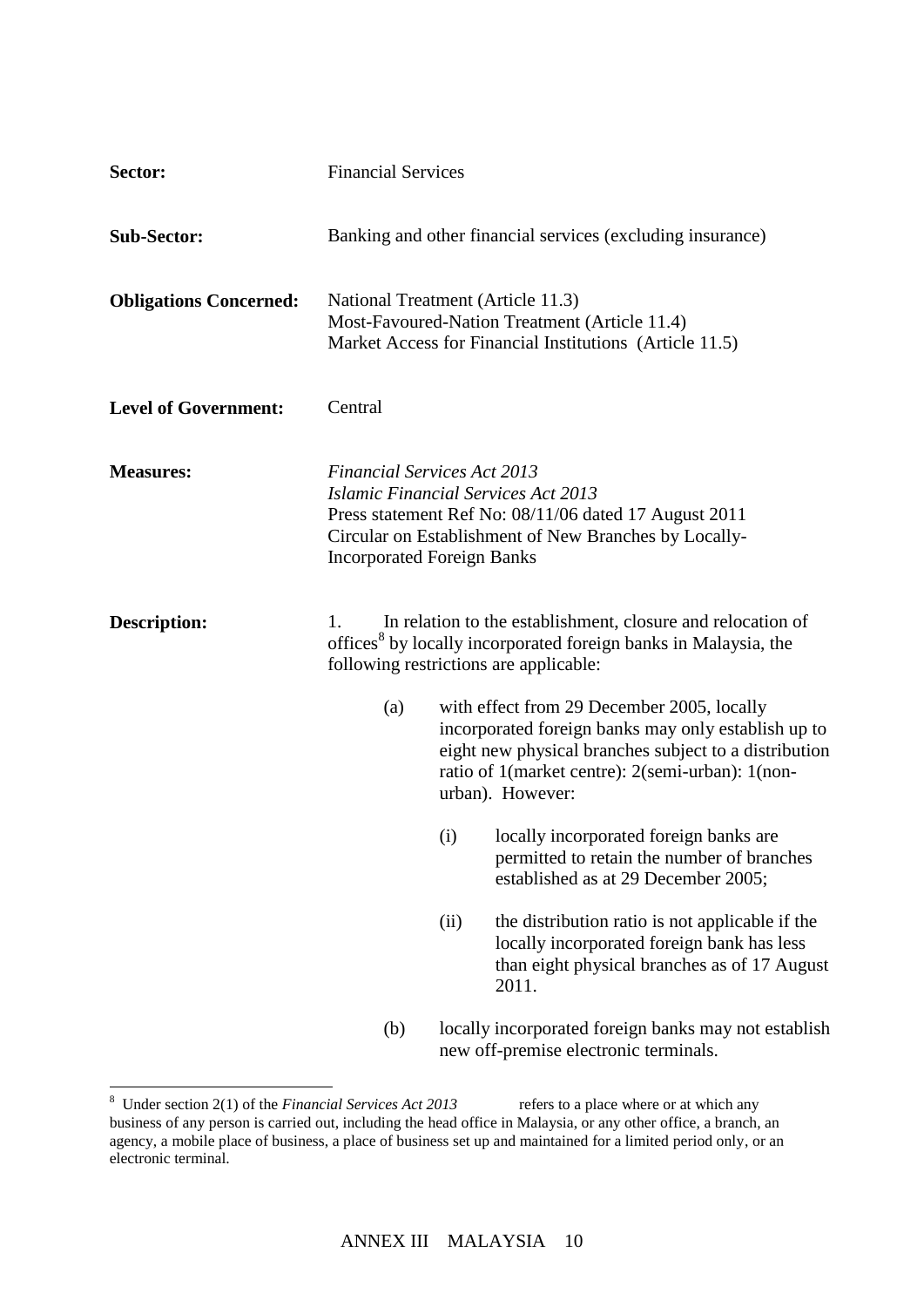2. Notwithstanding paragraph 1, locally incorporated foreign banks from other Parties may establish:

- (a) an additional eight new physical branches based on a distribution ratio of 1(market centre): 2(semi-urban): 1(non-urban); and
- (b) new off-premise automated teller machines, subject to reciprocal treatment<sup>9</sup> from the licensed foreign

3. In relation to the establishment and relocation of offices by locally incorporated foreign Islamic banks in Malaysia, the establishment of physical branches by locally incorporated foreign Islamic banks is subject to a distribution ratio of 1(market centre): 1(non-market centre).

<sup>-&</sup>lt;br>9 All Malaysian banks in the relevant Party are accorded, at minimum, the same flexibility to establish additional physical branches and new off-premise automated teller machines accorded by Malaysia under this entry.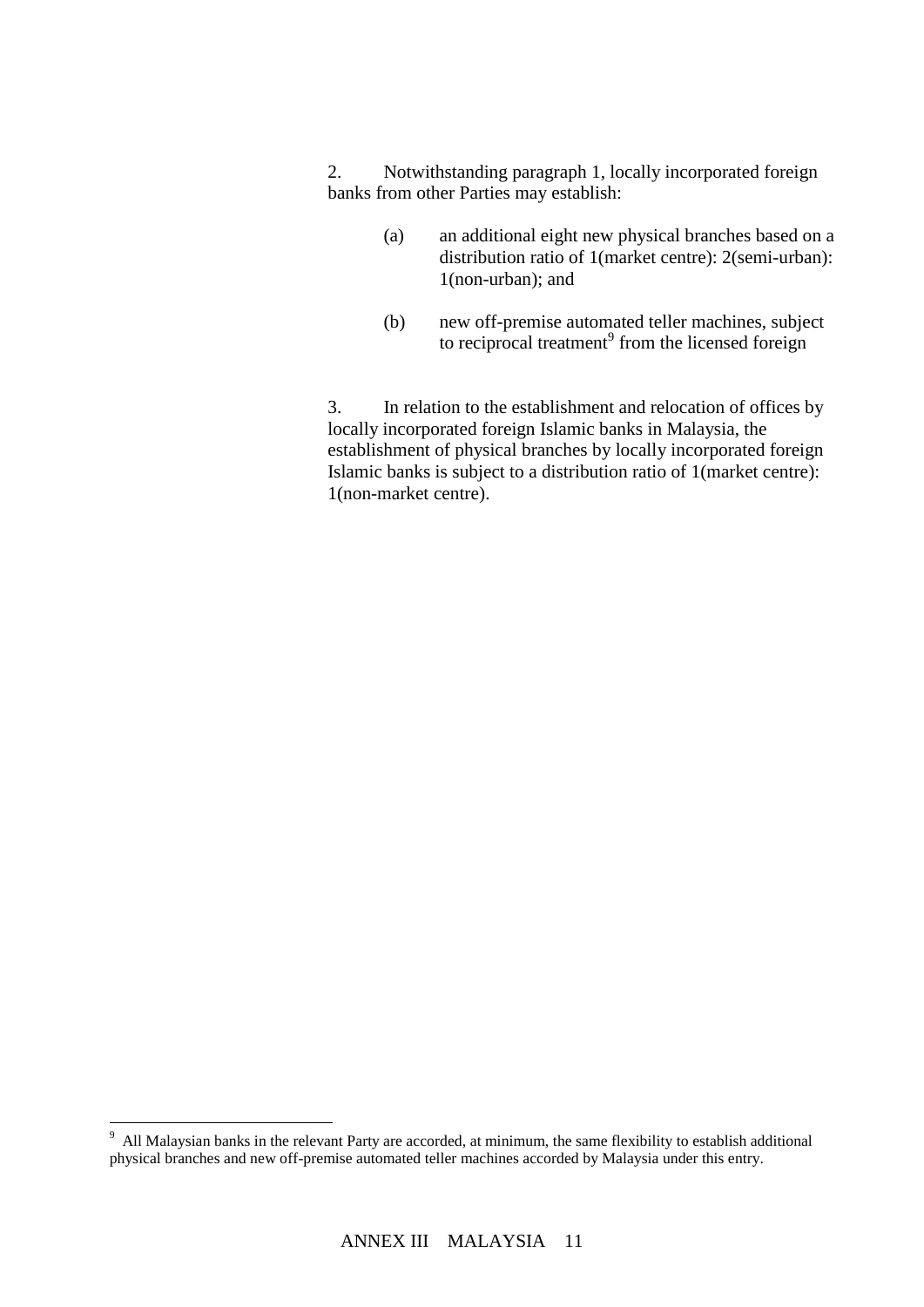| Sector:                       | <b>Financial Services</b>                                                                                                                                                                                                                                                         |                                                                                                                                                                                                                                                                                  |
|-------------------------------|-----------------------------------------------------------------------------------------------------------------------------------------------------------------------------------------------------------------------------------------------------------------------------------|----------------------------------------------------------------------------------------------------------------------------------------------------------------------------------------------------------------------------------------------------------------------------------|
| <b>Sub-Sector:</b>            | Insurance and insurance-related services                                                                                                                                                                                                                                          |                                                                                                                                                                                                                                                                                  |
| <b>Obligations Concerned:</b> | Cross-Border Trade (Article 11.6)                                                                                                                                                                                                                                                 |                                                                                                                                                                                                                                                                                  |
| <b>Level of Government:</b>   | Central                                                                                                                                                                                                                                                                           |                                                                                                                                                                                                                                                                                  |
| <b>Measures:</b>              | <b>Financial Services Act 2013</b><br><b>Islamic Financial Services Act 2013</b>                                                                                                                                                                                                  |                                                                                                                                                                                                                                                                                  |
| <b>Description:</b>           | Approval for purchase of insurance or takaful cover for property<br>and liability risks from insurance companies or takaful operators<br>abroad is only granted if such insurance or takaful coverage is not<br>available from licensed insurance companies or takaful operators. |                                                                                                                                                                                                                                                                                  |
|                               | For the purposes of this entry:                                                                                                                                                                                                                                                   |                                                                                                                                                                                                                                                                                  |
|                               | to a third party; and                                                                                                                                                                                                                                                             |                                                                                                                                                                                                                                                                                  |
|                               | property means movable or immovable property located<br>in Malaysia, including any ship or aircraft registered in<br>Malaysia.                                                                                                                                                    |                                                                                                                                                                                                                                                                                  |
|                               | This limitation is not applicable for direct insurance of risks<br>relating to:                                                                                                                                                                                                   |                                                                                                                                                                                                                                                                                  |
|                               | (a)                                                                                                                                                                                                                                                                               | maritime shipping and commercial aviation and<br>space launching and freight (including satellites),<br>with such insurance to cover any or all of the<br>following: the goods being transported, the vehicle<br>transporting the goods, and any liability arising<br>therefrom; |
|                               | (b)                                                                                                                                                                                                                                                                               | goods in international transit;                                                                                                                                                                                                                                                  |
|                               | (c)                                                                                                                                                                                                                                                                               | product liability; and                                                                                                                                                                                                                                                           |
|                               | (d)                                                                                                                                                                                                                                                                               | directors<br>date of entry into force of this Agreement.                                                                                                                                                                                                                         |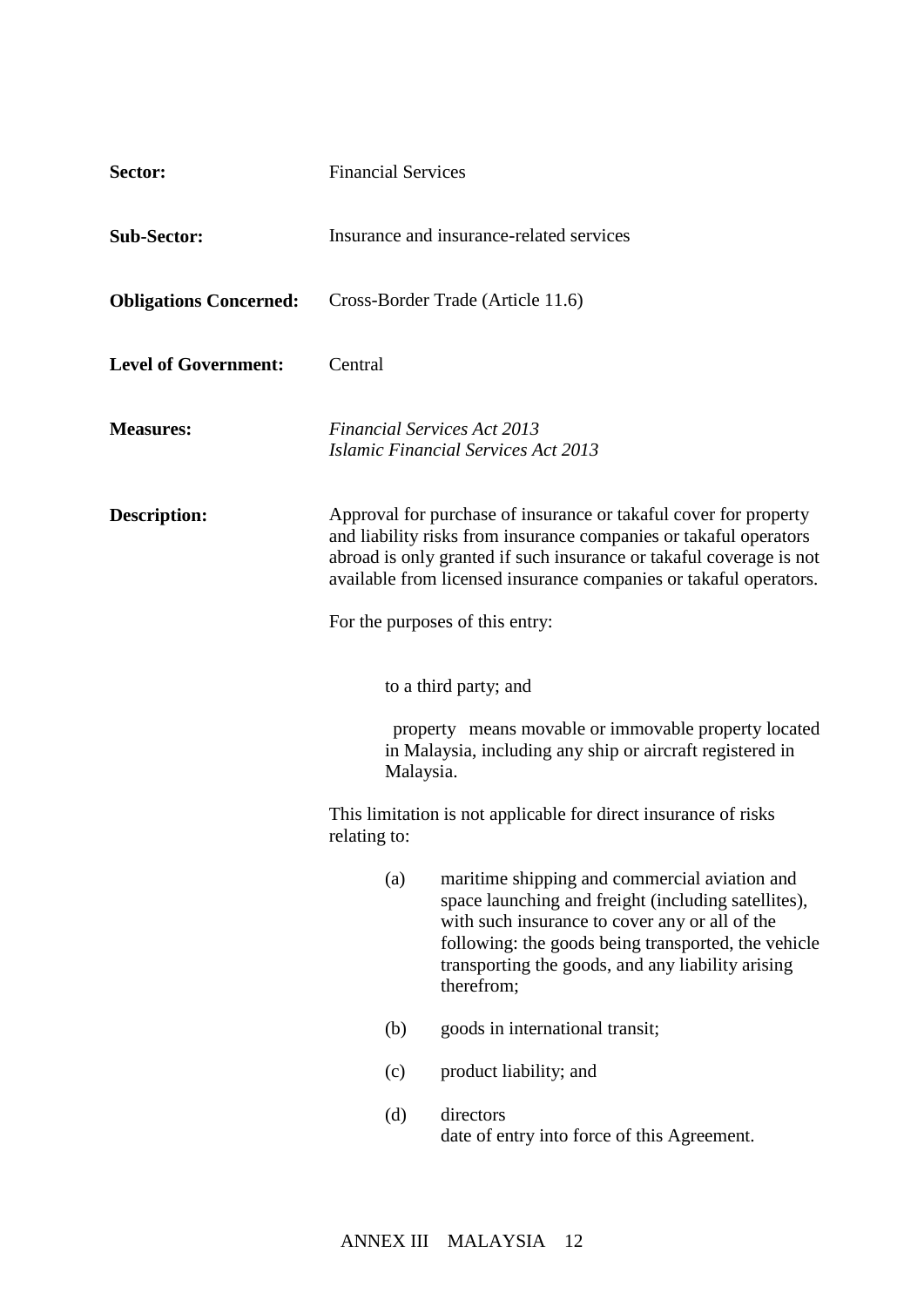| Sector:                       | <b>Financial Services</b>                                                                                                                                                                                                                                                                                                                                                              |
|-------------------------------|----------------------------------------------------------------------------------------------------------------------------------------------------------------------------------------------------------------------------------------------------------------------------------------------------------------------------------------------------------------------------------------|
| <b>Sub-Sector:</b>            | Insurance and insurance-related services                                                                                                                                                                                                                                                                                                                                               |
| <b>Obligations Concerned:</b> | Cross-Border Trade (Article 11.6)                                                                                                                                                                                                                                                                                                                                                      |
| <b>Level of Government:</b>   | Central                                                                                                                                                                                                                                                                                                                                                                                |
| <b>Measures:</b>              | <b>Financial Services Act 2013</b><br><b>Islamic Financial Services Act 2013</b><br>Guidelines on General Reinsurance Arrangements<br>Guidelines on Takaful Operational Framework                                                                                                                                                                                                      |
| Description:                  | All licensed general insurance companies and takaful<br>operators in Malaysia must first accord priority to insurance or<br>reinsurance companies and takaful or retakaful operators<br>licensed in Malaysia, followed by those in Labuan, before<br>obtaining reinsurance or retakaful cover from insurance or<br>reinsurance companies and takaful or retakaful operators<br>abroad. |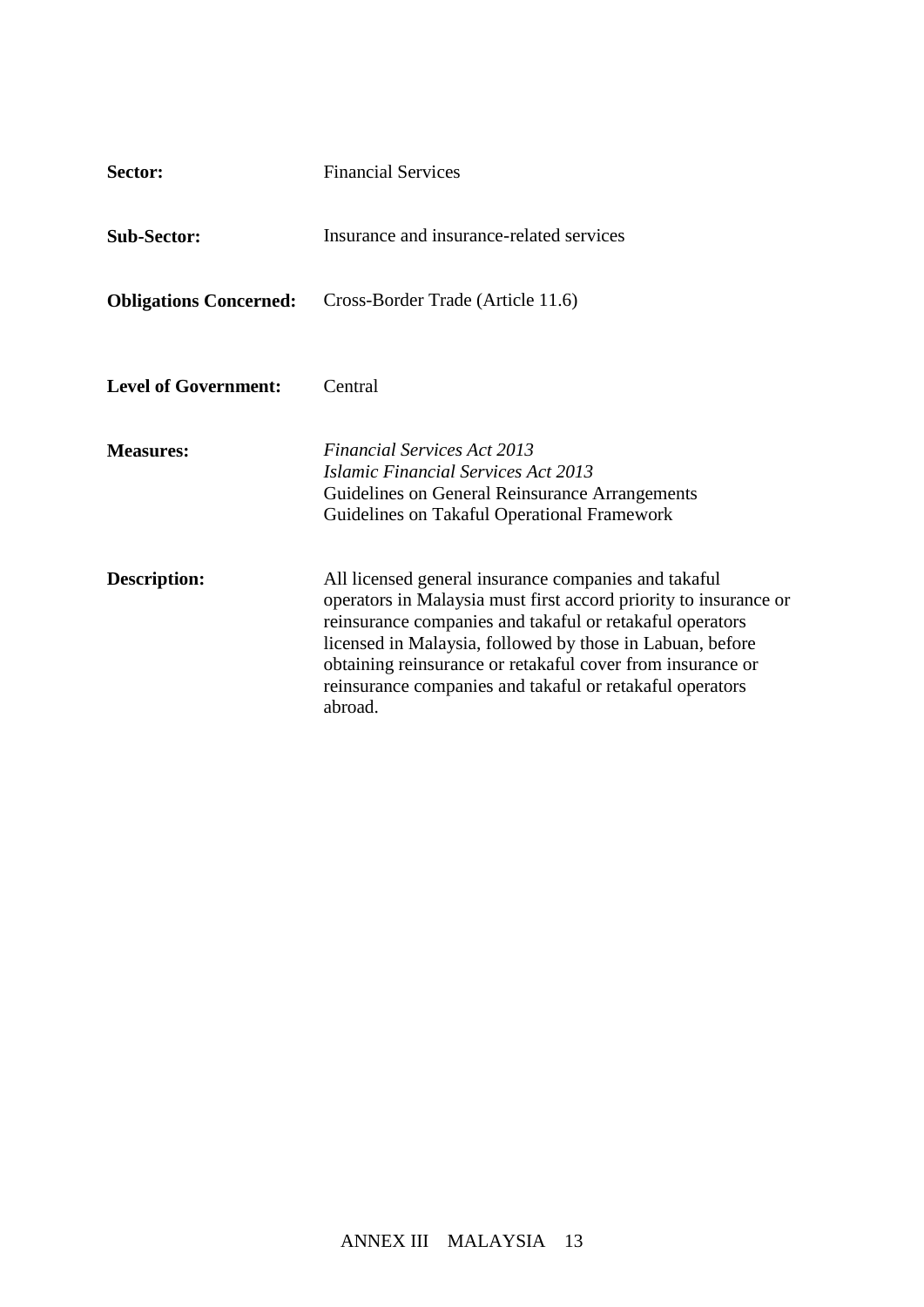**Sector:** Financial Services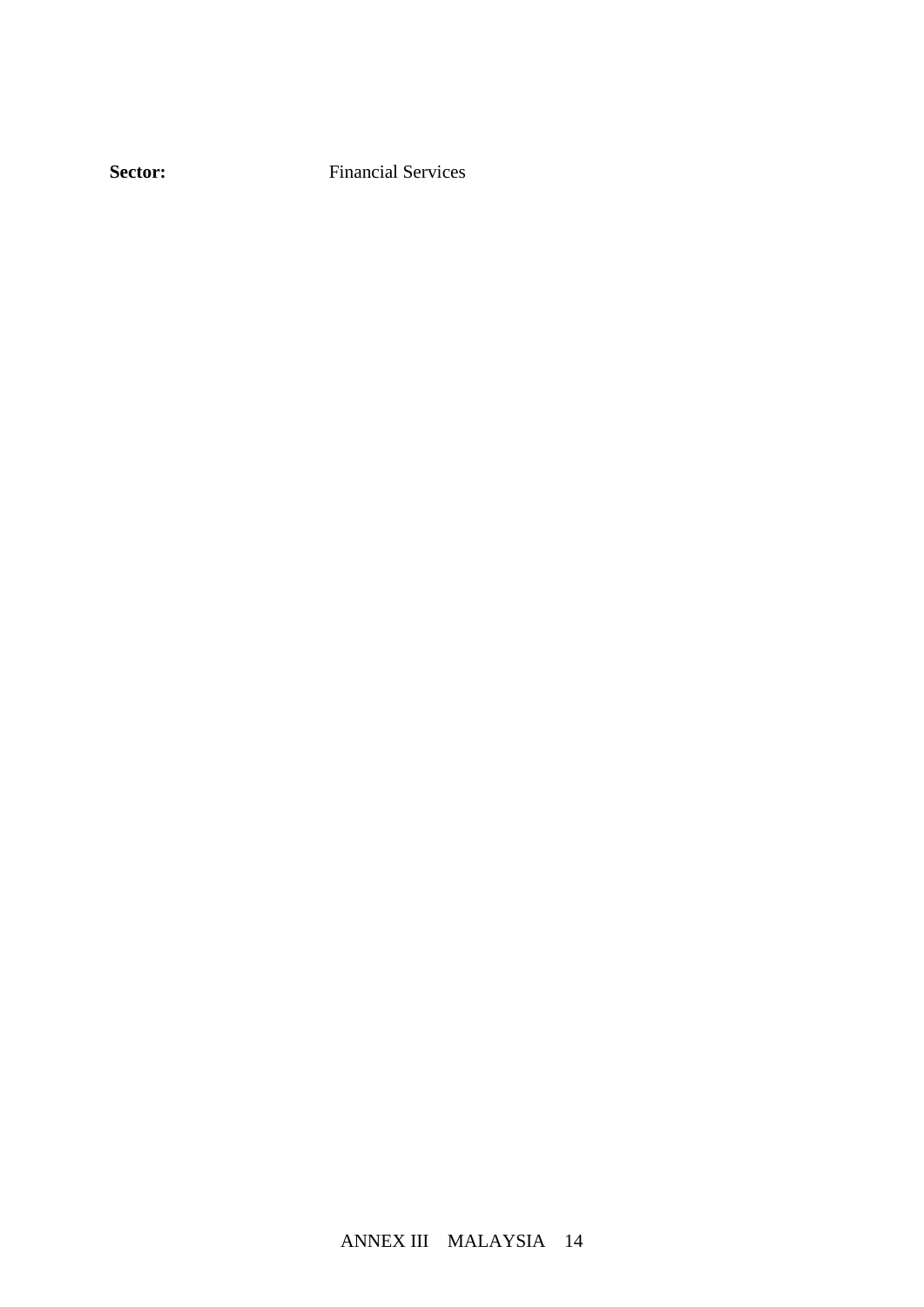| Sector:                       | <b>Financial Services</b>                                                                                                                                                                                                                                                              |
|-------------------------------|----------------------------------------------------------------------------------------------------------------------------------------------------------------------------------------------------------------------------------------------------------------------------------------|
| <b>Sub-Sector:</b>            | Insurance and insurance-related services                                                                                                                                                                                                                                               |
| <b>Obligations Concerned:</b> | National Treatment (Article 11.3)                                                                                                                                                                                                                                                      |
| <b>Level of Government:</b>   | Central                                                                                                                                                                                                                                                                                |
| <b>Measures:</b>              | Circular on Voluntary Cessions to Malaysian Reinsurance Berhad                                                                                                                                                                                                                         |
| <b>Description:</b>           | All licensed general insurance companies operating in Malaysia are<br>required to reinsure 2.5 per cent for all insurance classes with<br>Malaysian Reinsurance Berhad.                                                                                                                |
|                               | In addition, if a licensed general insurance company reinsures a<br>further portion of its underwritten business beyond the percentage<br>specified above, 15 per cent of the remaining portion of business to<br>be reinsured must be reinsured with Malaysian Reinsurance<br>Berhad. |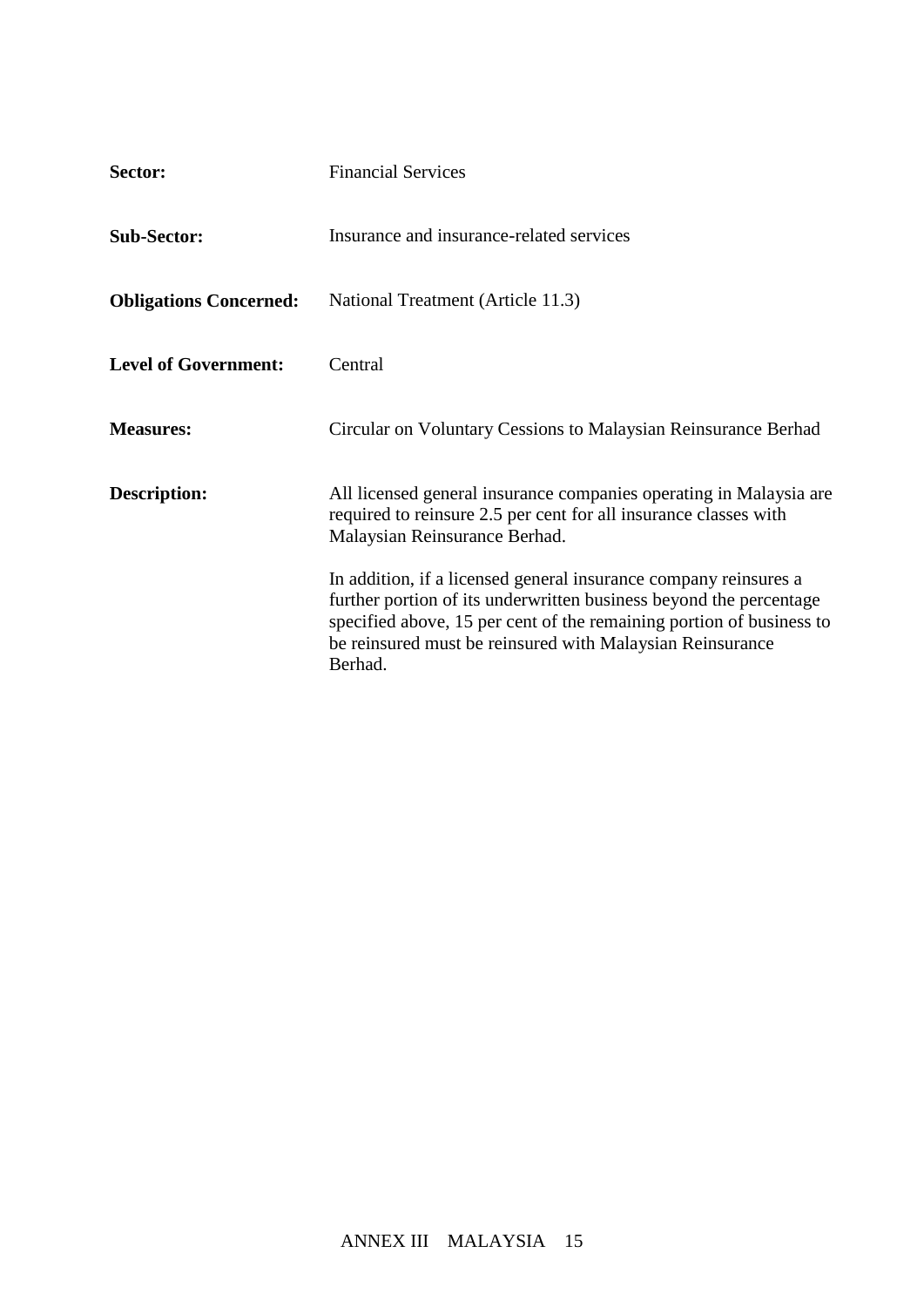| Sector:                       | <b>Financial Services</b>                                                                                                                                                                                                                            |
|-------------------------------|------------------------------------------------------------------------------------------------------------------------------------------------------------------------------------------------------------------------------------------------------|
| <b>Sub-Sector:</b>            | Insurance and insurance-related services                                                                                                                                                                                                             |
| <b>Obligations Concerned:</b> | National Treatment (Article 11.3)                                                                                                                                                                                                                    |
| <b>Level of Government:</b>   | Central                                                                                                                                                                                                                                              |
| <b>Measures:</b>              |                                                                                                                                                                                                                                                      |
| Description:                  | Malaysia reserves the right to adopt or maintain any measures in<br>relation to the development of the pension system in Malaysia.<br>Such measures will cease to be applicable three years after the date<br>of entry into force of this Agreement. |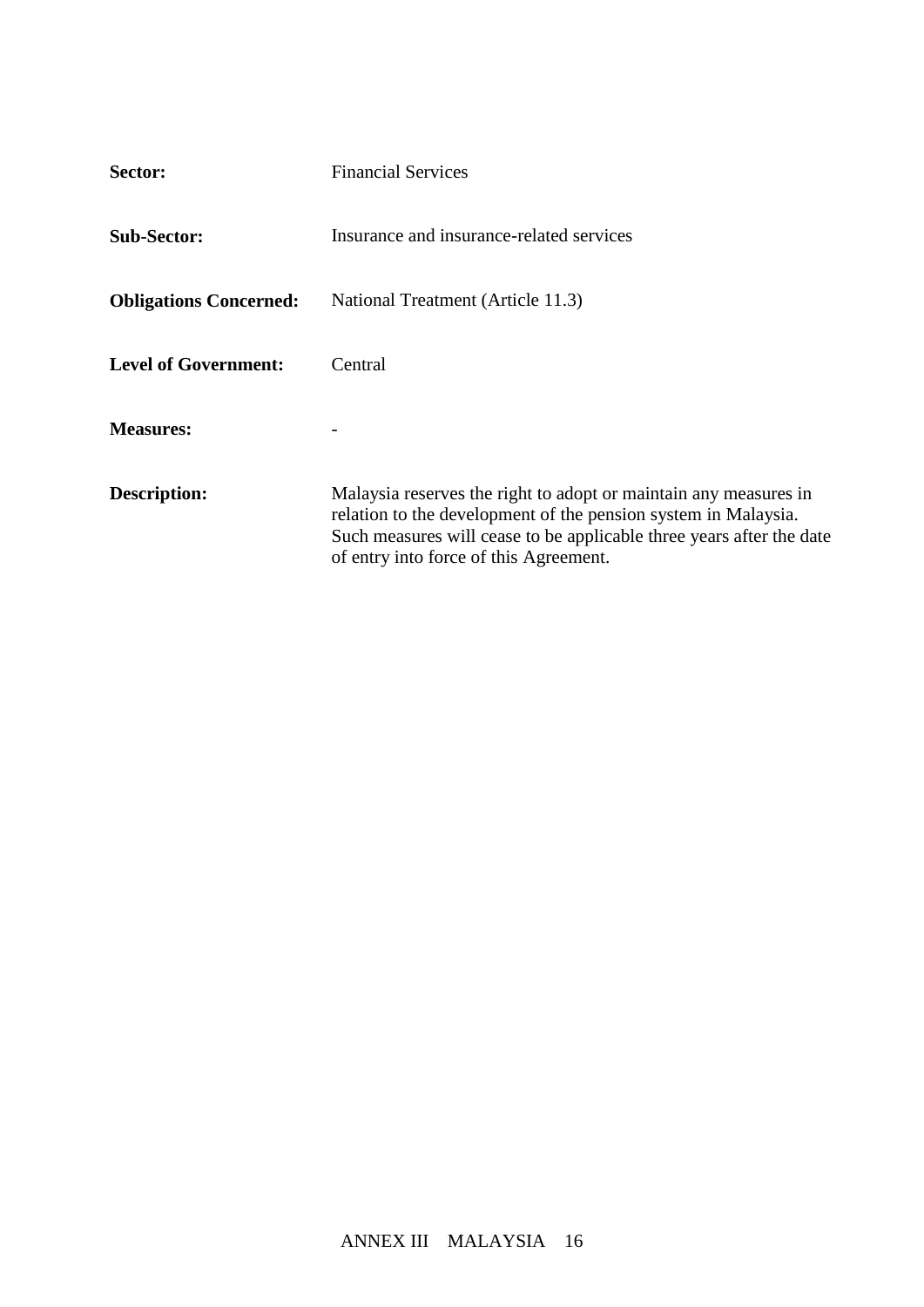| Sector:                       | <b>Financial Services</b>                                                                                                    |
|-------------------------------|------------------------------------------------------------------------------------------------------------------------------|
| <b>Sub-Sector:</b>            | Banking and other financial services (excluding insurance)                                                                   |
| <b>Obligations Concerned:</b> | National Treatment (Article 11.3)<br>Market Access for Financial Institutions (Article 11.5)                                 |
| <b>Level of Government:</b>   | Central                                                                                                                      |
| <b>Measures:</b>              | Capital Markets and Services Act 2007<br><b>Licensing Handbook</b>                                                           |
| <b>Description:</b>           | Only Malaysian nationals are allowed to provide financial planning<br>services through a sole-proprietorship or partnership. |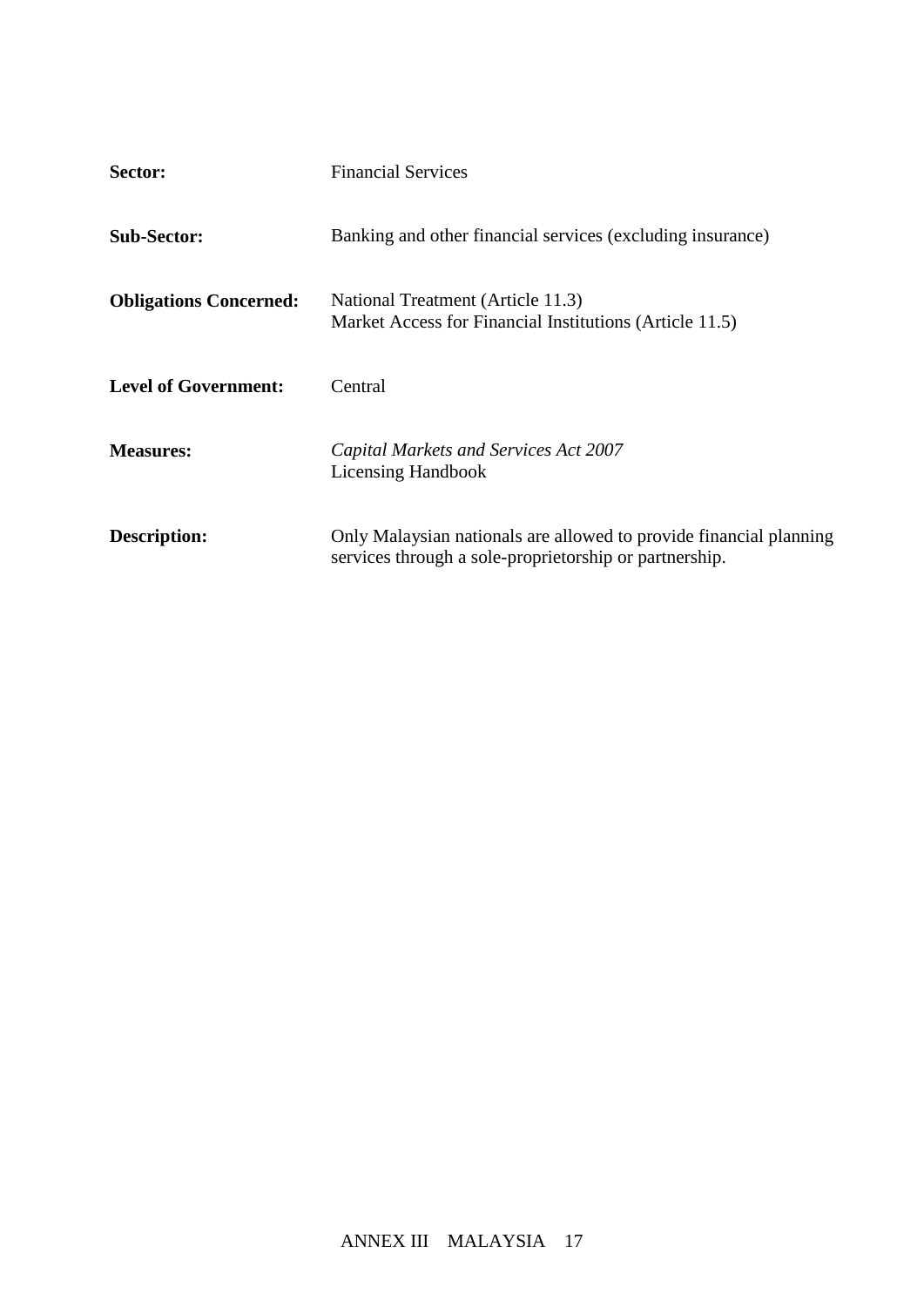| Sector:                       | <b>Financial Services</b>                                                                                                                                                                                                                                                                                                                                                                      |
|-------------------------------|------------------------------------------------------------------------------------------------------------------------------------------------------------------------------------------------------------------------------------------------------------------------------------------------------------------------------------------------------------------------------------------------|
| <b>Sub-Sector:</b>            | Banking and other financial services (excluding insurance)                                                                                                                                                                                                                                                                                                                                     |
| <b>Obligations Concerned:</b> | National Treatment (Article 11.3)                                                                                                                                                                                                                                                                                                                                                              |
| <b>Level of Government:</b>   | Central                                                                                                                                                                                                                                                                                                                                                                                        |
| <b>Measures:</b>              | Capital Markets and Services Act 2007<br><b>Licensing Handbook</b>                                                                                                                                                                                                                                                                                                                             |
| <b>Description:</b>           | Limitation on foreign shareholding in the capital market                                                                                                                                                                                                                                                                                                                                       |
|                               | The permissible composition of foreign shareholding in a credit<br>rating agency is limited to 49 per cent. However, this limitation<br>will not be applicable after 31 December 2016.                                                                                                                                                                                                         |
|                               | Limitation on individual shareholding in a stockbroking company                                                                                                                                                                                                                                                                                                                                |
|                               | Foreign investors are only allowed to own shares in a stockbroking<br>company as corporations. In contrast, Malaysians are allowed to<br>hold shares in a stockbroking company either as individuals or<br>corporations. Malaysians wishing to own shares as individuals are<br>only allowed to hold up to a maximum of 10 per cent of the total<br>paid-up capital of a stockbroking company. |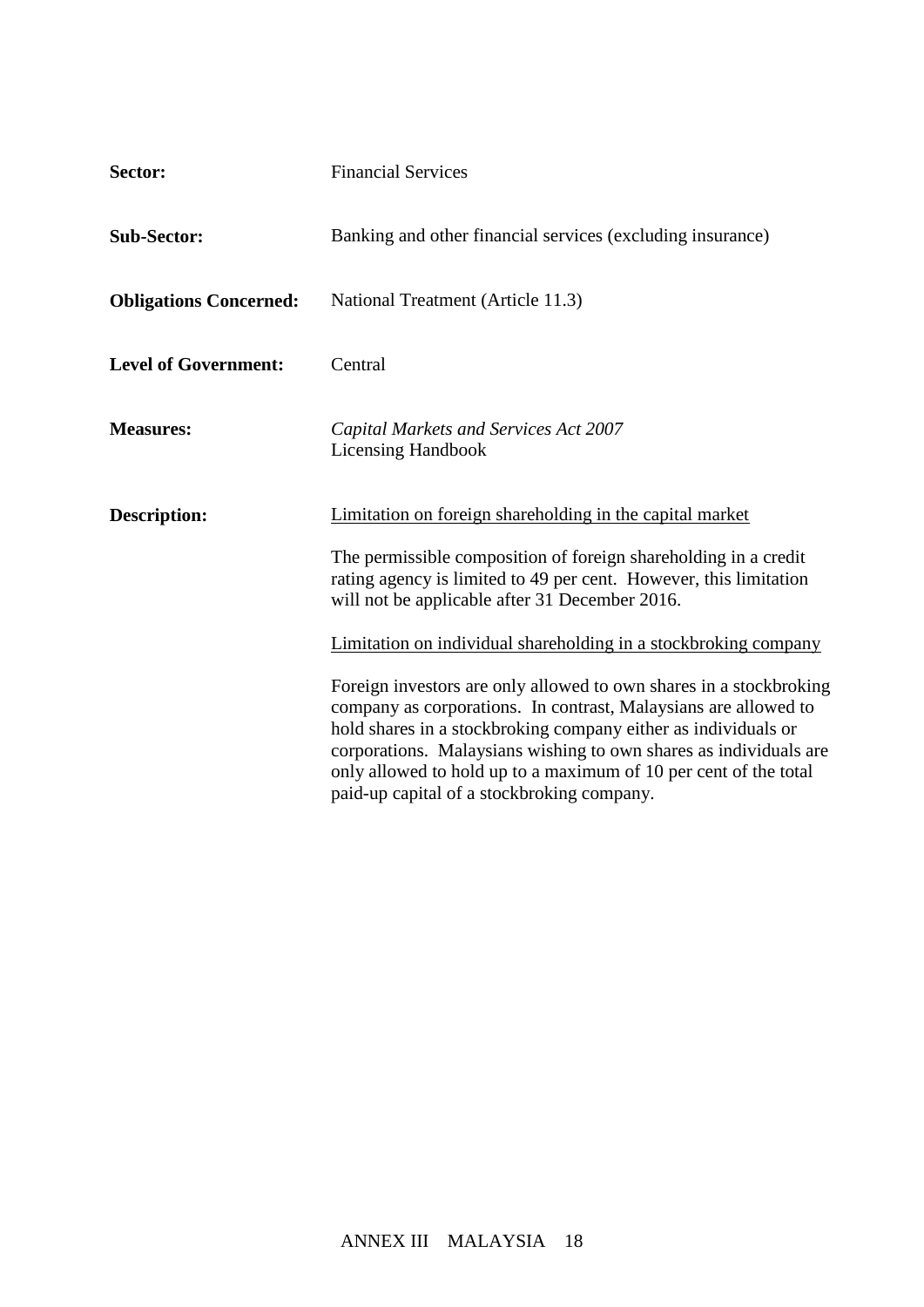| Sector:                       | <b>Financial Services</b>                                                                                                                                                                                        |
|-------------------------------|------------------------------------------------------------------------------------------------------------------------------------------------------------------------------------------------------------------|
| <b>Sub-Sector:</b>            | Banking and other financial services (excluding insurance)                                                                                                                                                       |
| <b>Obligations Concerned:</b> | National Treatment (Article 11.3)<br>Market Access for Financial Institutions (Article 11.5)                                                                                                                     |
| <b>Level of Government:</b>   | Central                                                                                                                                                                                                          |
| <b>Measures:</b>              | Capital Markets and Services Act 2007<br><b>Licensing Handbook</b>                                                                                                                                               |
| <b>Description:</b>           | A special scheme broker <sup>10</sup> is only allowed to carry out the<br>range of activities as stipulated in Appendix 1 of the Licensing<br>Handbook. Branching is not allowed for a special scheme<br>broker. |

<sup>&</sup>lt;sup>10</sup>

Establishment of Foreign Stockbroking Companies under the Special Scheme and Application for Establishment of A New Stockbroking Company.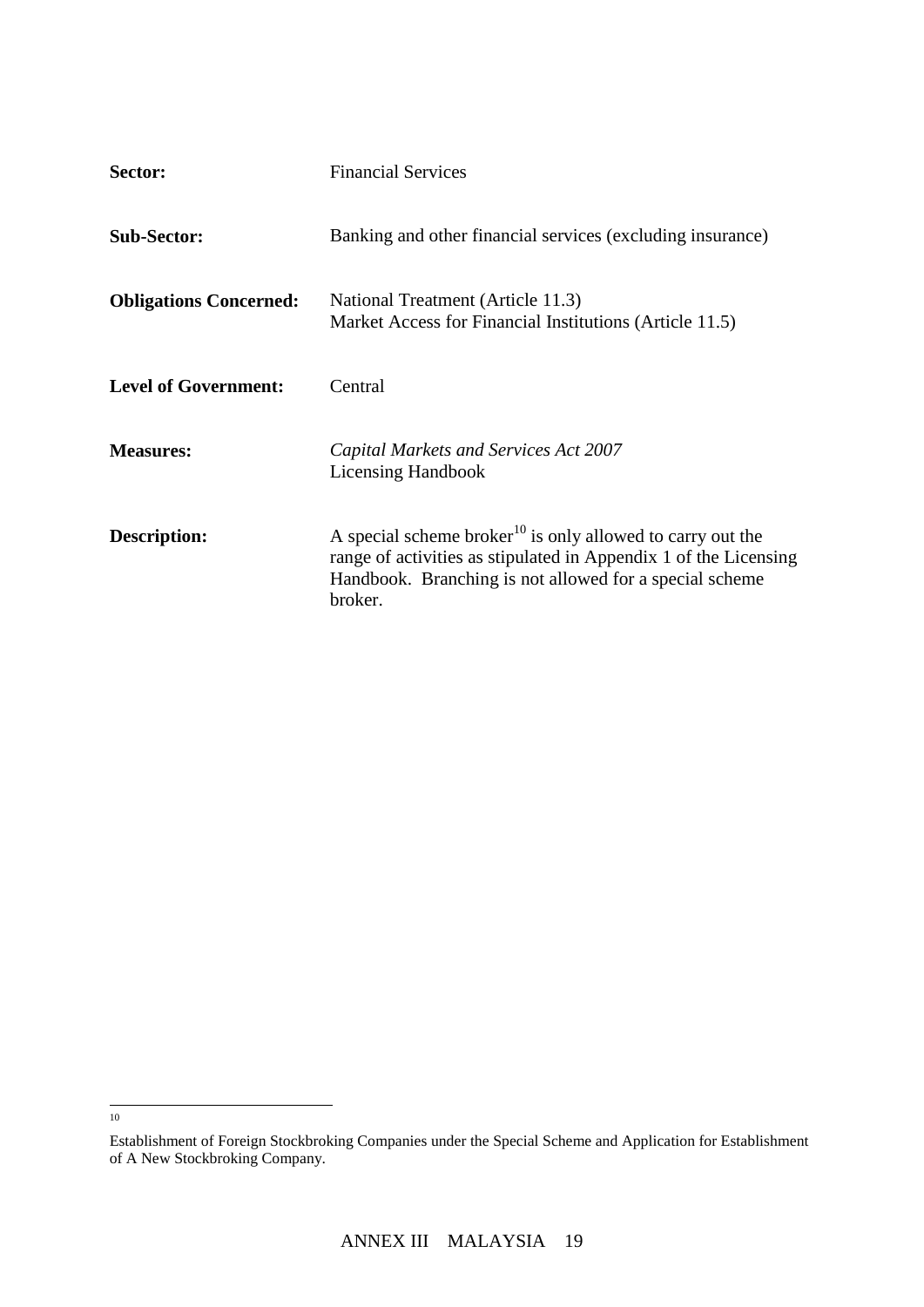| Sector:                       | <b>Financial Services</b>                                                                                                                                                                                                                                                                                                                                                                             |  |  |
|-------------------------------|-------------------------------------------------------------------------------------------------------------------------------------------------------------------------------------------------------------------------------------------------------------------------------------------------------------------------------------------------------------------------------------------------------|--|--|
| <b>Sub-Sector:</b>            | Banking and other financial services (excluding insurance)                                                                                                                                                                                                                                                                                                                                            |  |  |
| <b>Obligations Concerned:</b> | Market Access for Financial Institutions (Article 11.5)                                                                                                                                                                                                                                                                                                                                               |  |  |
| <b>Level of Government:</b>   | Central                                                                                                                                                                                                                                                                                                                                                                                               |  |  |
| <b>Measures:</b>              | Capital Markets and Services Act 2007<br><b>Licensing Handbook</b>                                                                                                                                                                                                                                                                                                                                    |  |  |
| <b>Description:</b>           | Any person wishing to undertake capital market activities <sup>11</sup><br>requires authorisation by the Securities Commission Malaysia.<br>Authorisation <sup>12</sup> will not be granted unless the application is<br>determined to be in the best interest of Malaysia. In making a<br>determination, the Securities Commission Malaysia will give<br>regard to any one or more of the following: |  |  |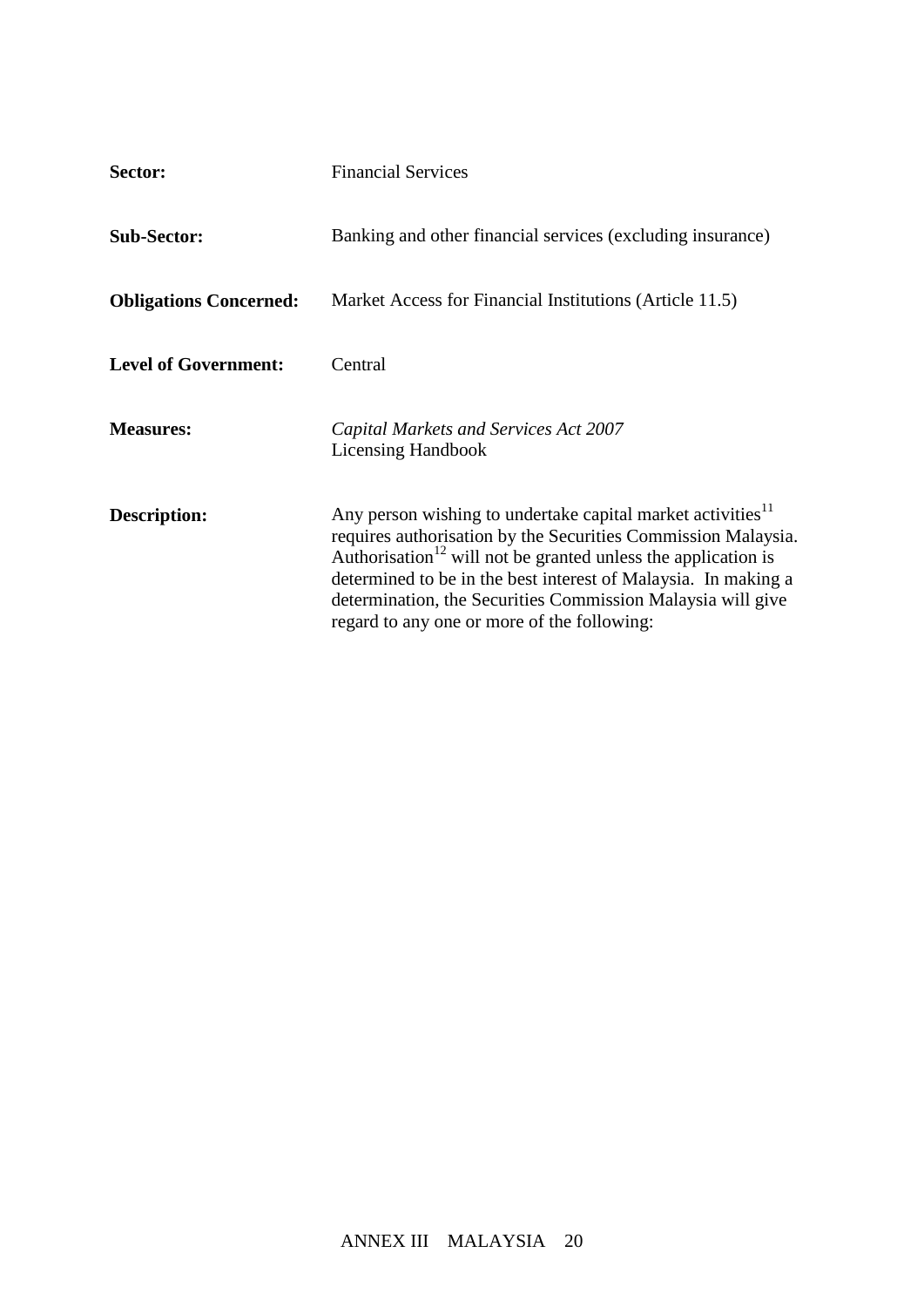(e) the degree and significance of participation of Malaysians in the capital market $^{13}$ .

In accordance with Article 11.13 (Transparency and Administration of Certain Measures):

- (i) the Securities Commission Malaysia shall, to the extent practicable make an administrative determination on a complete<sup>14</sup> application within 120 days, and shall promptly notify the applicant of the decision; and
- (ii) on the request of an unsuccessful applicant, the Securities Commission Malaysia shall, to the extent practicable, provide to the applicant reasons as to why the application was not in the best interest of Malaysia.

<sup>&</sup>lt;sup>13</sup> The key considerations will be that the control of a significant share of capital market activities including intermediation activities remains with Malaysians, and that Malaysians continue to have an economically meaningful participation in the capital market sector.

<sup>&</sup>lt;sup>14</sup> An application shall not be considered complete until all relevant hearings are held and all necessary information received. Where it is not practicable for a decision to be made within 120 days, the Securities Commission Malaysia shall notify the applicant without undue delay and shall endeavour to make the decision within a reasonable time thereafter.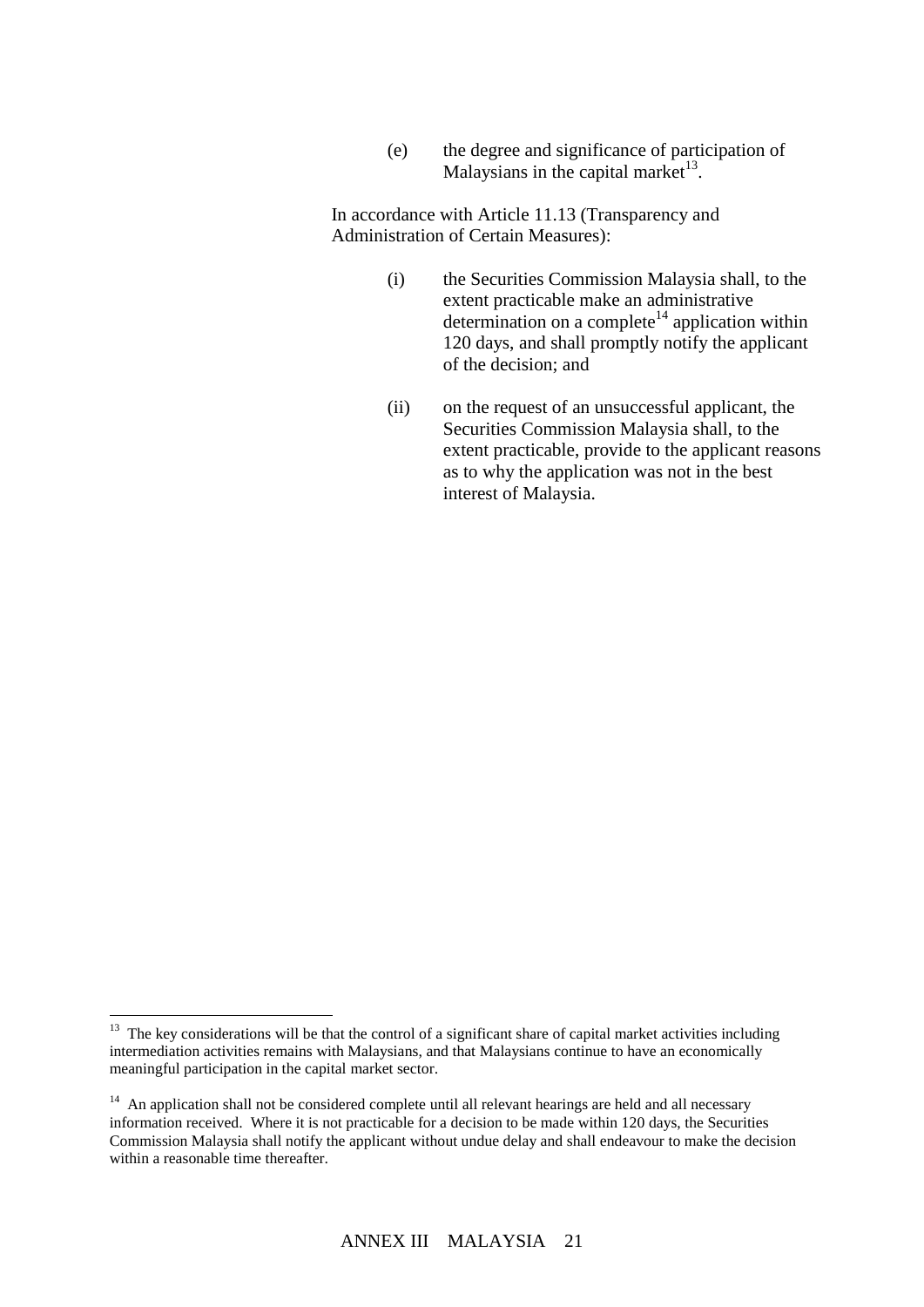### **ANNEX III**

## **Section B**

| Sector:                       | <b>Financial Services</b>                                                                                                                                                 |  |  |  |  |
|-------------------------------|---------------------------------------------------------------------------------------------------------------------------------------------------------------------------|--|--|--|--|
| <b>Sub-Sector:</b>            | All                                                                                                                                                                       |  |  |  |  |
| <b>Obligations Concerned:</b> | Most-Favoured-Nation Treatment (Article 11.4)<br>Cross-Border Trade (Article 11.6)                                                                                        |  |  |  |  |
| <b>Level of Government:</b>   | Central                                                                                                                                                                   |  |  |  |  |
| <b>Description:</b>           | Malaysia reserves the right to adopt or maintain any measures<br>related to the non-internationalisation of ringgit which include:                                        |  |  |  |  |
|                               | the requirement for international settlement to be<br>(a)<br>made in foreign currency;                                                                                    |  |  |  |  |
|                               | (b)<br>limitation on the access to ringgit financing by non-<br>residents for use outside Malaysia; and                                                                   |  |  |  |  |
|                               | limitation on the use of ringgit in Malaysia by non-<br>(c)<br>residents.                                                                                                 |  |  |  |  |
| <b>Existing Measures:</b>     | Central Bank of Malaysia Act 2009<br><b>Financial Services Act 2013</b><br><b>Islamic Financial Services Act 2013</b><br>Notices on Foreign Exchange Administration Rules |  |  |  |  |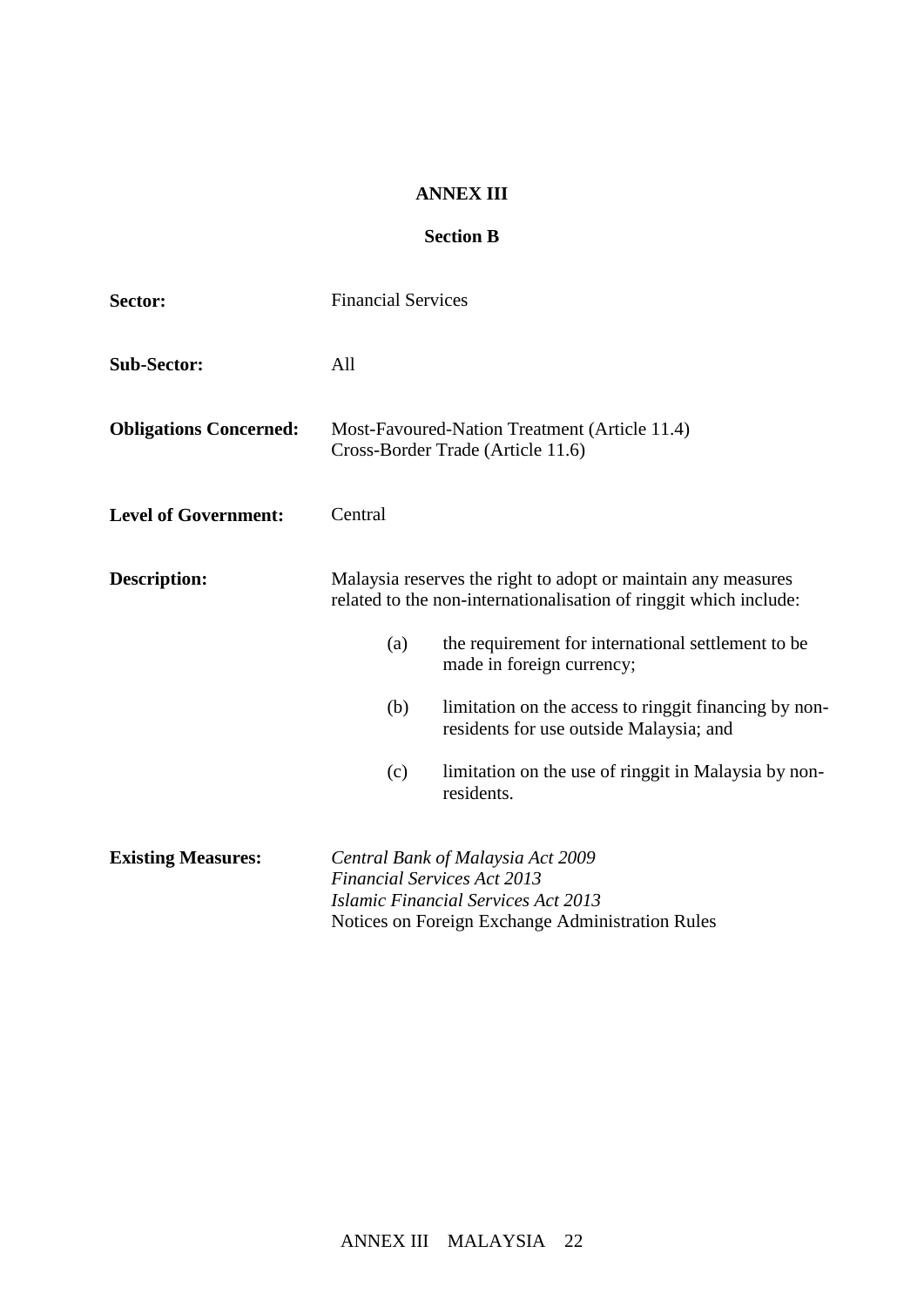| Sector:                       | <b>Financial Services</b>                                                                                                                                                                               |
|-------------------------------|---------------------------------------------------------------------------------------------------------------------------------------------------------------------------------------------------------|
| <b>Sub-Sector:</b>            | All                                                                                                                                                                                                     |
| <b>Obligations Concerned:</b> | Cross-Border Trade (Article 11.6)                                                                                                                                                                       |
| <b>Level of Government:</b>   | Central                                                                                                                                                                                                 |
| Description:                  | The purchase of a financial service by a resident from a financial<br>service supplier abroad shall be subject to the requirements,<br>restrictions and conditions imposed under the Notices on Foreign |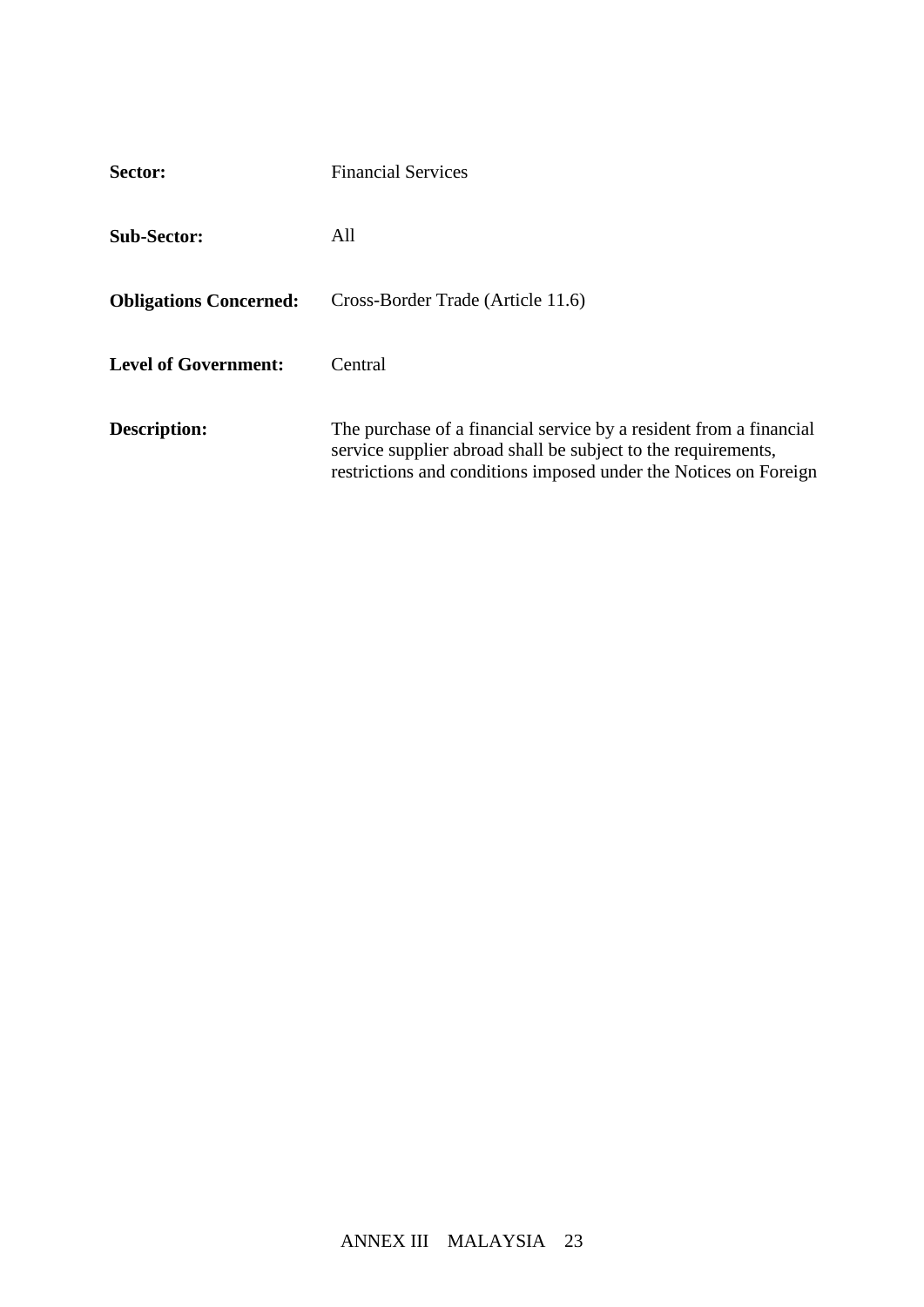| Sector:                       | <b>Financial Services</b>                                                                                                        |                                                         |  |  |  |
|-------------------------------|----------------------------------------------------------------------------------------------------------------------------------|---------------------------------------------------------|--|--|--|
| <b>Sub-Sector:</b>            | All                                                                                                                              |                                                         |  |  |  |
| <b>Obligations Concerned:</b> | National Treatment (Article 11.3)                                                                                                |                                                         |  |  |  |
| <b>Level of Government:</b>   | Central                                                                                                                          |                                                         |  |  |  |
| <b>Description:</b>           | Malaysia may grant advantages to one or more development<br>financial institutions <sup>15</sup> , including but not limited to: |                                                         |  |  |  |
|                               | (a)                                                                                                                              | Bank Pembangunan Malaysia Berhad;                       |  |  |  |
|                               | (b)                                                                                                                              | Bank Perusahaan Kecil dan Sederhana Malaysia<br>Berhad; |  |  |  |
|                               | (c)                                                                                                                              | Export-Import Bank of Malaysia Berhad;                  |  |  |  |
|                               | (d)                                                                                                                              | Bank Kerjasama Rakyat Malaysia;                         |  |  |  |
|                               | (e)                                                                                                                              | <b>Bank Simpanan Nasional;</b>                          |  |  |  |
|                               | (f)                                                                                                                              | Bank Pertanian Malaysia Berhad;                         |  |  |  |
|                               | (g)                                                                                                                              | Malaysian Industrial Development Finance Berhad;        |  |  |  |
|                               | (h)                                                                                                                              | Credit Guarantee Corporation Berhad;                    |  |  |  |
|                               | (i)                                                                                                                              | Lembaga Tabung Haji;                                    |  |  |  |
|                               | (j)                                                                                                                              | Sabah Development Bank Berhad;                          |  |  |  |
|                               | (k)                                                                                                                              | Sabah Credit Corporation;                               |  |  |  |
|                               | (1)                                                                                                                              | Borneo Development Corporation (Sabah) Sdn.<br>Bhd.;    |  |  |  |

 15

otherwise, with or without any Government funding, with the purpose of promoting development in the financial, industrial, agricultural, commercial or other economic sector, including the provision of capital or

new industrial, agricultural, commercial or other economic venture or the expansion or improvement of any such existing venture.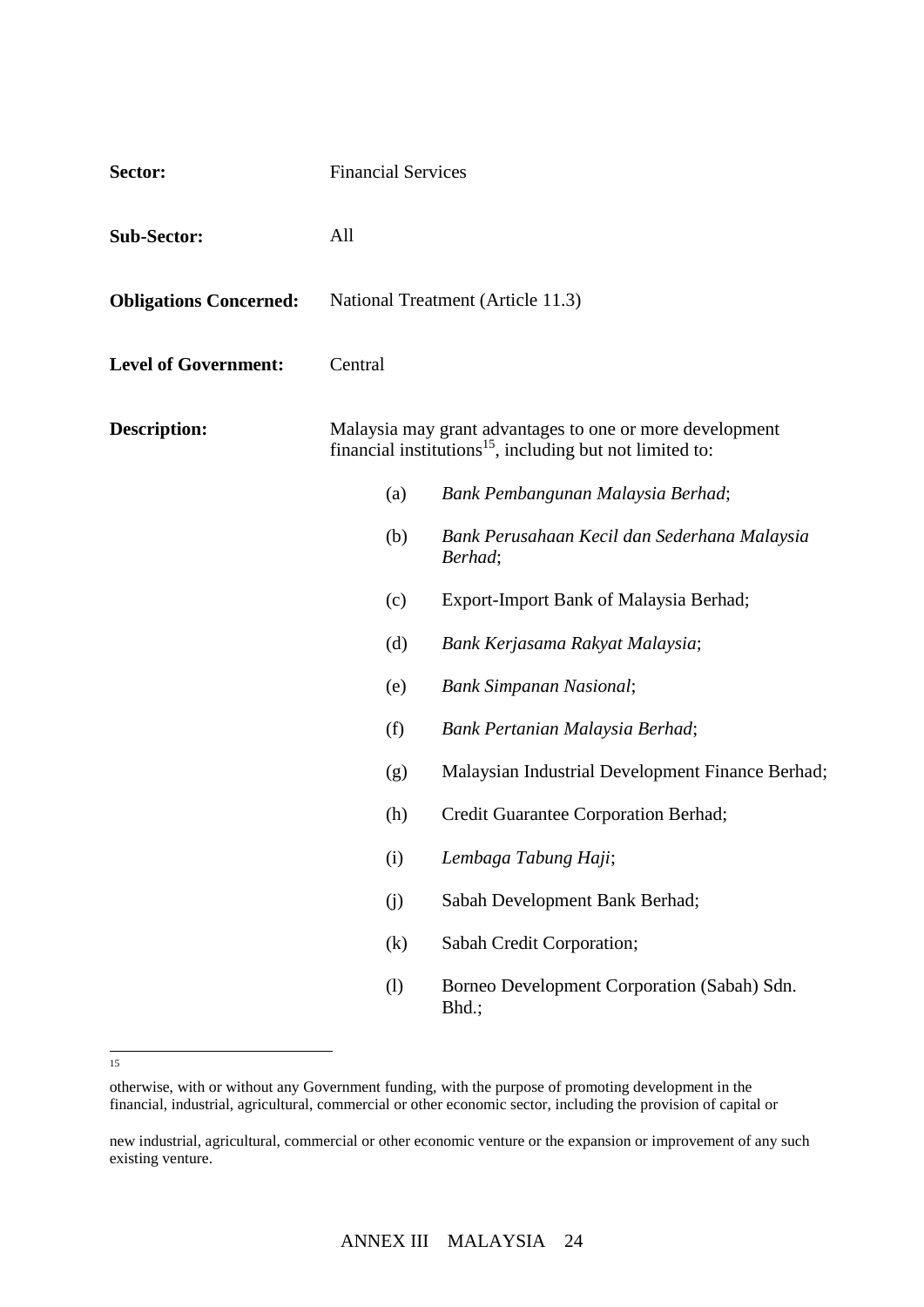- (m) Borneo Development Corporation (Sarawak) Sdn. Bhd.;
- (n) *Danajamin Nasional Berhad*; and
- (o) *Cagamas Berhad*.

**Existing Measures:** -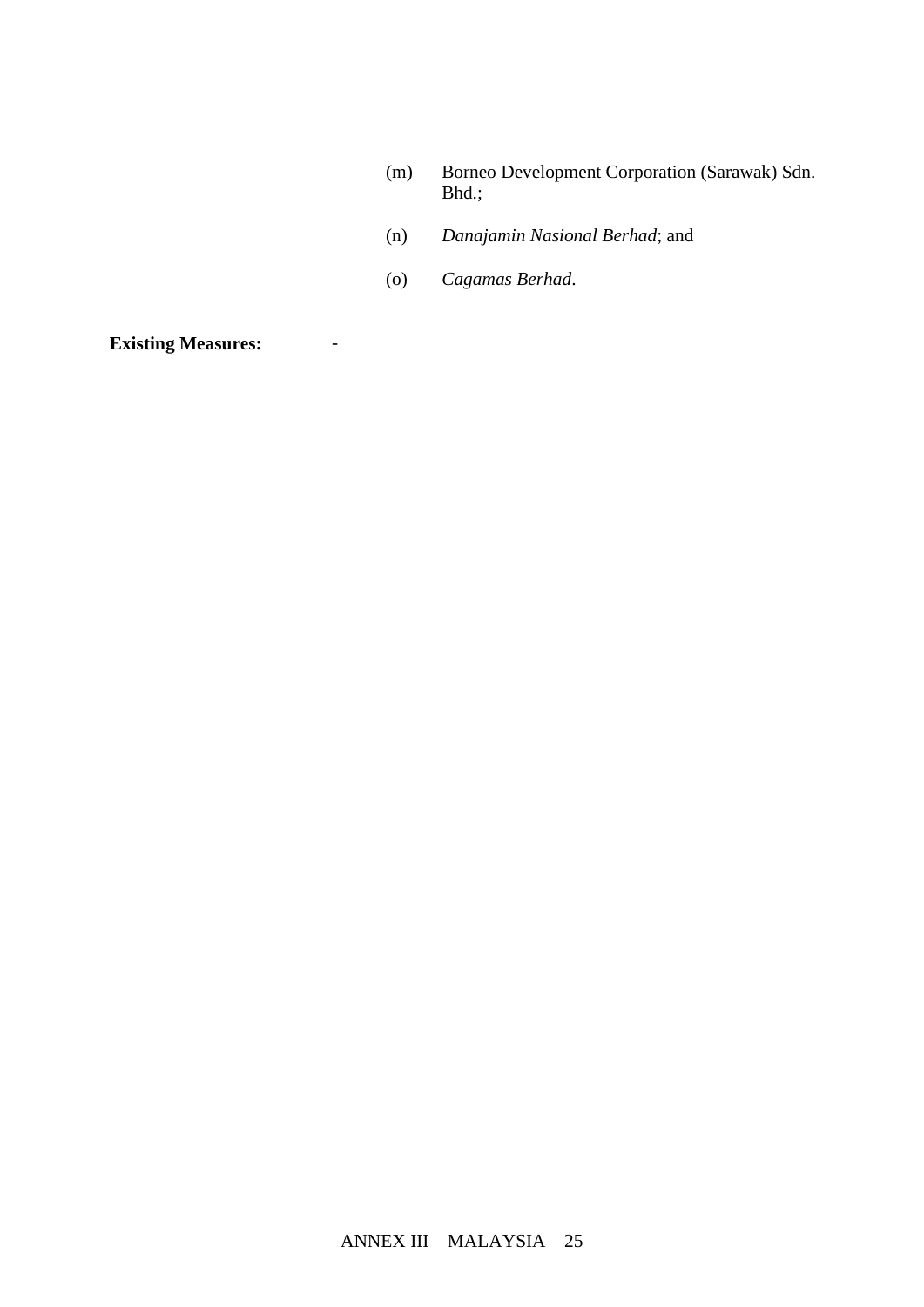| Sector:                       | <b>Financial Services</b>                                                                                                                                                                                                                                                                                                                                                                                                                                                                                                                                                                                                                                                                                                                                                     |  |  |  |
|-------------------------------|-------------------------------------------------------------------------------------------------------------------------------------------------------------------------------------------------------------------------------------------------------------------------------------------------------------------------------------------------------------------------------------------------------------------------------------------------------------------------------------------------------------------------------------------------------------------------------------------------------------------------------------------------------------------------------------------------------------------------------------------------------------------------------|--|--|--|
| <b>Sub-Sector:</b>            | Banking and other financial services (excluding insurance)                                                                                                                                                                                                                                                                                                                                                                                                                                                                                                                                                                                                                                                                                                                    |  |  |  |
| <b>Obligations Concerned:</b> | National Treatment (Article 11.3)<br>Most-Favoured-Nation Treatment (Article 11.4)<br>Market Access for Financial Institutions (Article 11.5)                                                                                                                                                                                                                                                                                                                                                                                                                                                                                                                                                                                                                                 |  |  |  |
| <b>Level of Government:</b>   | Central                                                                                                                                                                                                                                                                                                                                                                                                                                                                                                                                                                                                                                                                                                                                                                       |  |  |  |
| <b>Description:</b>           | The establishment or operation of the following:                                                                                                                                                                                                                                                                                                                                                                                                                                                                                                                                                                                                                                                                                                                              |  |  |  |
|                               | securities and derivatives markets (as approved<br>(a)<br>exchanges, exempt exchanges or recognised<br>markets);                                                                                                                                                                                                                                                                                                                                                                                                                                                                                                                                                                                                                                                              |  |  |  |
|                               | clearing facility; and<br>(b)                                                                                                                                                                                                                                                                                                                                                                                                                                                                                                                                                                                                                                                                                                                                                 |  |  |  |
|                               | central depository,<br>(c)                                                                                                                                                                                                                                                                                                                                                                                                                                                                                                                                                                                                                                                                                                                                                    |  |  |  |
|                               | is subject to the written approval, including the imposition of<br>terms and conditions for approval, either from the Minister of<br>Finance on the recommendation of the Securities Commission<br>Malaysia, or from the Securities Commission Malaysia, where<br>applicable. For greater certainty, this measure will not affect the<br>participation of financial institutions in any such markets,<br>clearing facility or central depository.<br>Written approval from the Minister of Finance is required before<br>a person (alone or acting in concert with other persons) can<br>acquire voting shares of an exchange holding company of five<br>per cent or more of the aggregate of the nominal amount of all<br>the voting shares in the exchange holding company. |  |  |  |
|                               |                                                                                                                                                                                                                                                                                                                                                                                                                                                                                                                                                                                                                                                                                                                                                                               |  |  |  |
|                               | Written approval from the Minister of Finance is required before<br>an exchange holding company can reduce its shareholding in a<br>stock exchange, a derivatives exchange, an approved clearing<br>house or a central depository, to a level below 75 per cent, or<br>su                                                                                                                                                                                                                                                                                                                                                                                                                                                                                                     |  |  |  |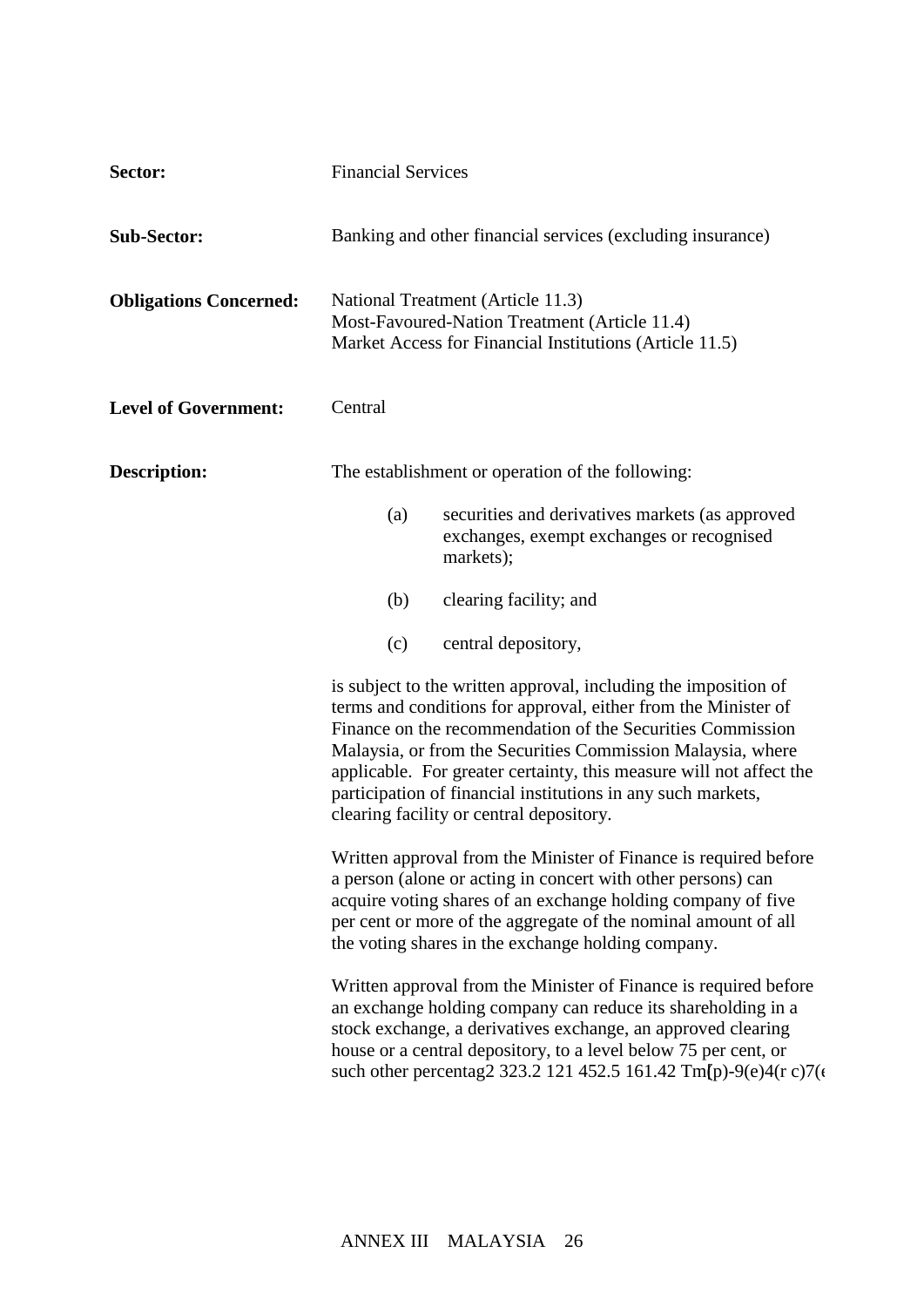**Existing Measures:** *Capital Markets and Services Act 2007 Securities Industry (Central Depositories) Act 1991*